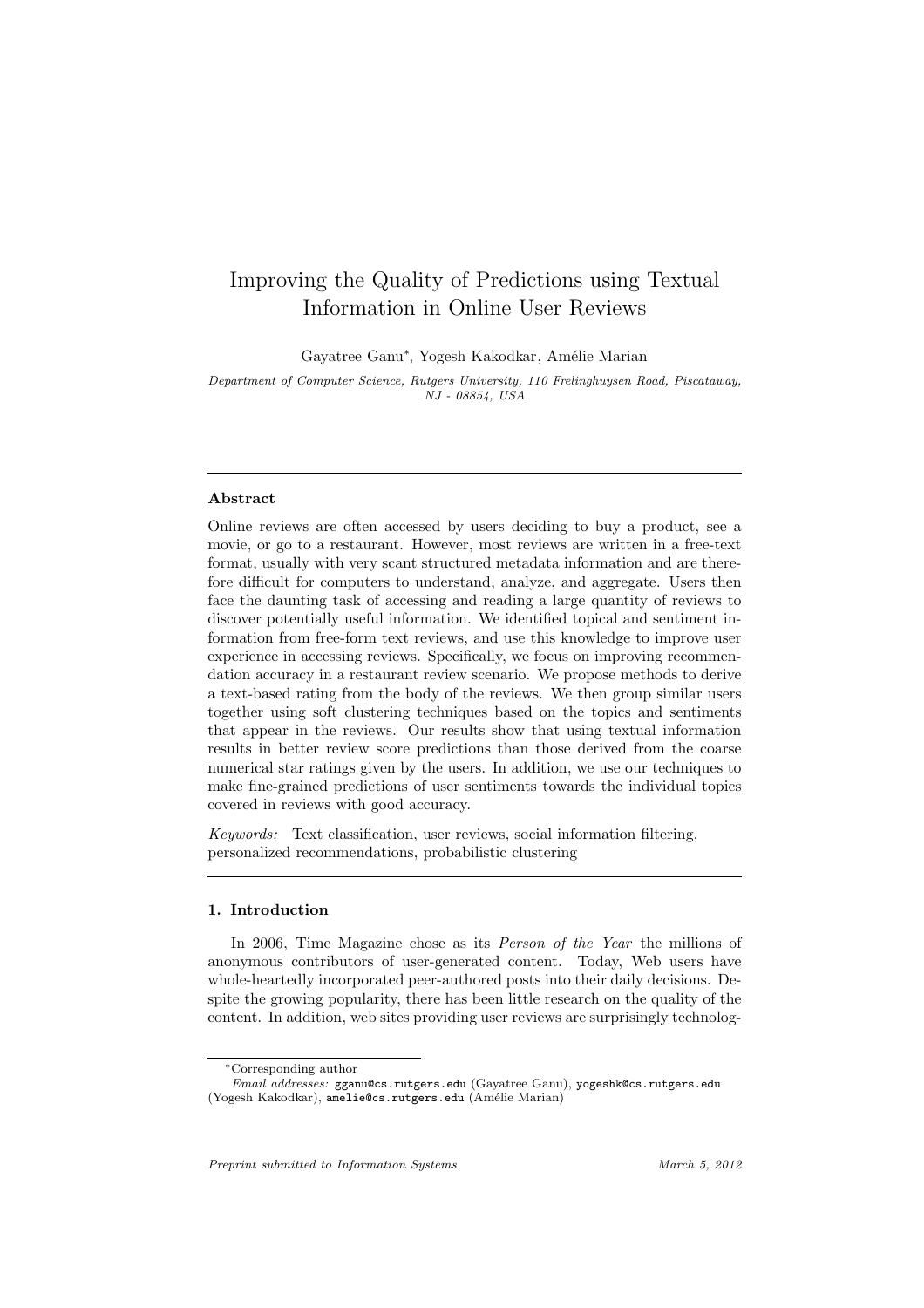ically poor: users often have no choice but to browse through massive amounts of text to find a particular piece of relevant information.

Accessing and searching text reviews is particularly frustrating when users only have a vague idea of the product or its features and they need a recommendation or closest match. Keyword searches typically do not provide good results, as the same keywords routinely appear in good and in bad reviews [1]. Another challenge in understanding reviews is that a reviewer's overall rating might be largely reflective of product features in which the search user is not interested. Consider the following example:

EXAMPLE 1: The New York City restaurant Lucky Cheng's in Citysearch (http://newyork.citysearch.com) has 65 user reviews of which 40 reviews have a 4 or 5 star rating (out of 5 possible stars). Most positive reviews, however, praise the ambience of the restaurant, as shown in the following sentences:

- "obviously it's not the food or drinks that is the attraction, but the burlesque show"
- "The food was okay, not great, not bad.[...]Our favorite part, though, was the show!"

The negative reviews complain at length about the price and service. Users not interested in ambience would probably not want to dine at this restaurant. However, a recommendation using star ratings alone would not be able to harness such user-specific preferences towards restaurant features.

Ideally, users should not have to read through several reviews, but should be presented with items that they would find interesting or useful based on some notion of preference through similarity with other users or items. This task of preference matching is carried out by recommendation systems [5]. Current recommendation systems such as the ones used by Netflix or Amazon [24] rely predominantly on structured metadata information to make recommendations, often using only the star ratings, and ignore a very important information source available in reviews: the textual content.

We propose techniques that harness the rich information present in the body of the reviews by identifying the review parts pertaining to different product features (e.g., food, ambience, price, service for a restaurant), as well as the sentiment of the reviewer towards each feature (e.g., positive, negative or neutral) and leverage this information to improve user experience. Identifying such structured information from free-form text is a challenging task as users routinely enter informal text with poor spelling and grammar. We performed an in-depth classification of a real-world restaurant review data set and report on our techniques and findings. Our work addresses categorization and sentiment analysis at the sentence level as web reviews are short and designed to convey detailed information in a few sentences. We apply our text analysis to a recommendation scenario and show that the rich textual information can improve rating prediction quality. In addition, we propose methods to predict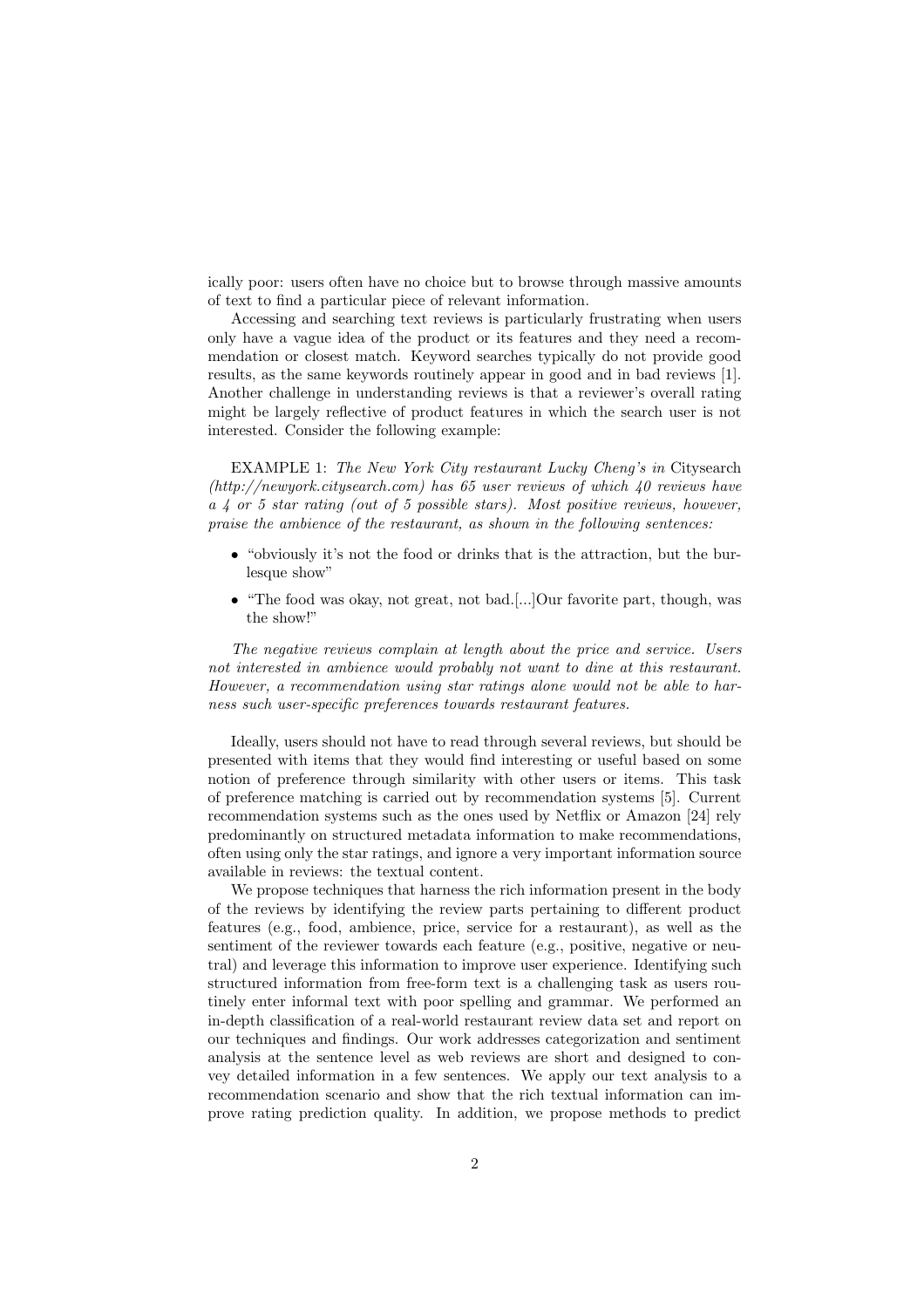the sentiments of users towards individual restaurant features and enhance user experience by presenting the review parts pertaining to these features.

Our work, performed as part of the URSA (User Review Structure Analysis) project, takes the novel approach of combining natural language processing, machine learning and collaborative filtering to harness the wealth of detailed information available in web reviews. Our techniques utilize the free form textual data from user reviews for collaborative filtering, a domain where most studies have focused on using ratings and other structured metadata. In [12], our preliminary results indicated that using text for rating prediction was a promising direction. In the current paper, we present personalized recommendation techniques that use the full text of a review to make ratings predictions as well as predictions on user sentiment towards restaurant features. In particular we make the following novel contributions:

- We implement a new quadratic regression model using all of the detailed textual information obtained from the text classification, to derive text-based ratings (Section 3.2). In comparison with the simple ad-hoc and linear regression presented in [12], the quadratic model is a better fit for our data (estimated by the lowered error in regression), and yields more accurate rating predictions.
- We compare the predictive power of star and textual ratings using averagebased strategies that incorporate the rating behavior of the user, the average quality of the restaurant, and a combination of both (Section 3.3).
- We reviewed state of the art recommendation techniques and evaluated their performance on our restaurant reviews corpus. As described in Section 4.1, rating-based methods using latent factorization and neighborhood models do not yield significant improvements over average-based baseline predictions for our sparse dataset.
- We utilize the rich textual information present in the reviews to better group similar users for making recommendations. Users who have reviewed common restaurants are clustered together if they have liked or disliked the same aspects of the restaurant in the text of their reviews, thus providing an approach to address the problem outlined in Example 1. We implement a text-based soft clustering of users and design a novel prediction approach for making personalized predictions in Section 4.2.
- We present an approach to predicting not just a numeric rating, but the sentiments of users towards individual restaurant features (Section 5).

This paper is structured as follows. We describe our restaurant reviews data set in Section 2, discuss our text classification approach and describe the evaluation settings for our prediction experiments. In Section 3, we propose new regression-based measures that take into account the textual component of reviews for deriving alternate text-based ratings for user reviews. We then turn our focus to accurately predicting ratings for making useful recommendations, using average-based recommendation strategies. In Section 4, we evaluate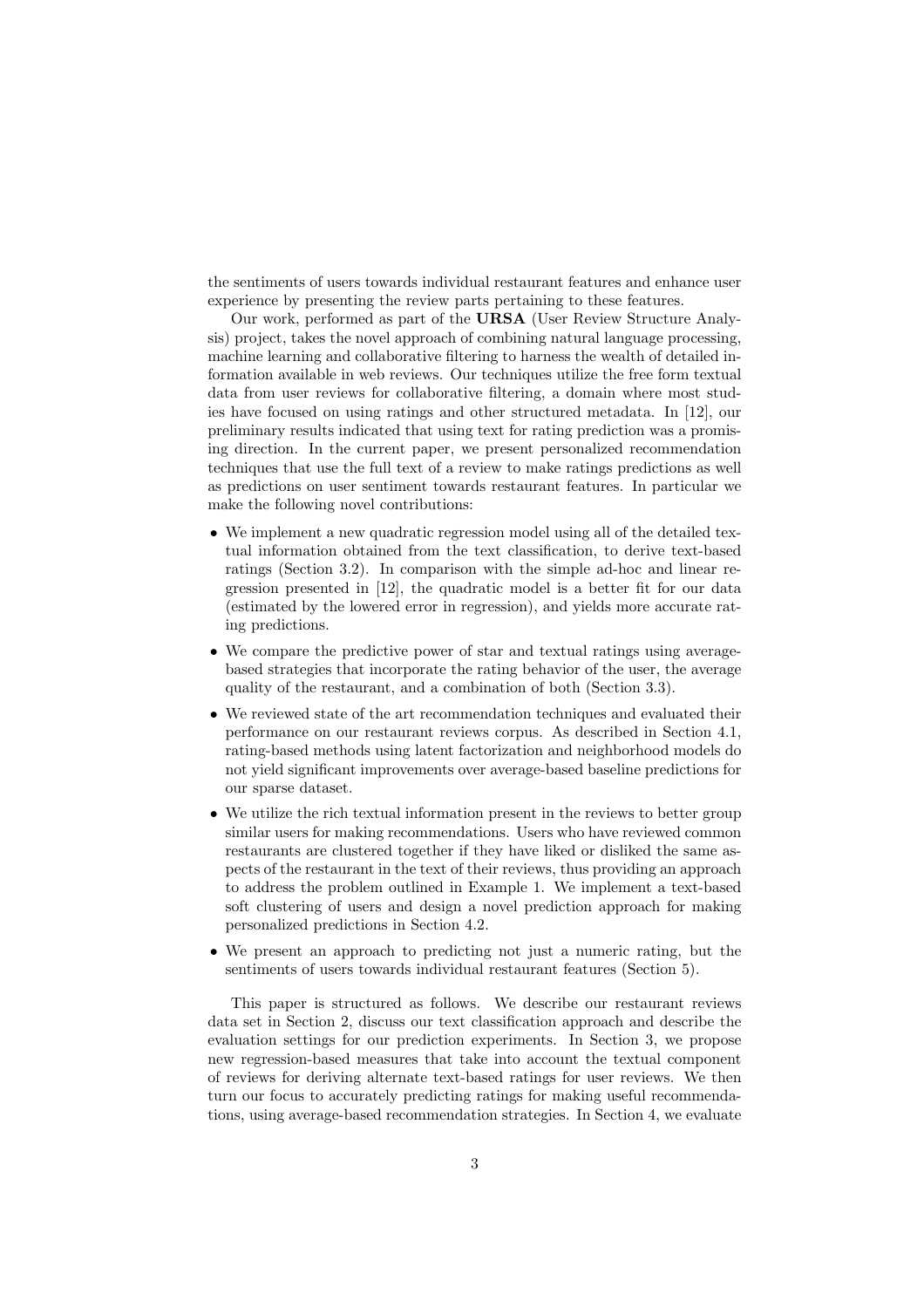popular rating-based methods like matrix factorization and KNN and evaluate the use of the textual information for clustering like-minded users in personalized prediction settings. We show that relying on user reviewing behaviors, as determined by the type of sentences covered in the reviews, results in an improvement in predictions over techniques that only consider ratings. We then use the textual information to predict user sentiments towards individual restaurant features in Section 5. We report on related work in Section 6 and conclude in Section 7.

# 2. Data Description

We first describe the restaurant reviews data set (Section 2.1) and our methods for harnessing the rich textual information via classification of review sentences with topical and sentiment information (Section 2.2). We then outline our ratings prediction evaluation settings in Section 2.3.

# 2.1. Restaurant Review Data Set

We focused our classification effort on a restaurant review data set, extracted from the NY Citysearch web site. The corpus contains 5531 restaurants and 51162 reviews; reviews contain structured metadata (star rating, date) along with the text. Typically reviews are small; the average user review has 5.28 sentences. The reviews are written by 31814 distinct users, for whom we only have unique username information.

The data set is sparse: users typically review only a few restaurants. Over 25,000 users have written only one review. This sparsity is a typical problem in collaborative filtering systems and is detrimental to the success of several recommendation algorithms.

#### 2.2. Classification of Reviews

Web reviews have a combination of linguistic characteristics that depart from the genres traditionally considered in the field of information processing: the language is often quite specific to a particular domain (reviewers of electronic goods, for instance, use many technical terms to describe product features like resolution, battery life, zoom); at the same time reviews are unedited and often contain informal and ungrammatical language. Reviews also contain anecdotal information, which does not provide useful, or usable, information for the sake of automatic quality assessment.

Our approach to addressing these challenges is to consider a review not as a unit of text, but as a set of sentences, each with their own topics and sentiments. This added structural information provides valuable information on the textual content at a fine-grain level. We model our approach as a multi-label text classification task for each sentence where labels are both about topics and sentiments. We analyzed the data to identify the following six topics specific to the restaurant reviews domain: Food, Service, Price, Ambience, Anecdotes, and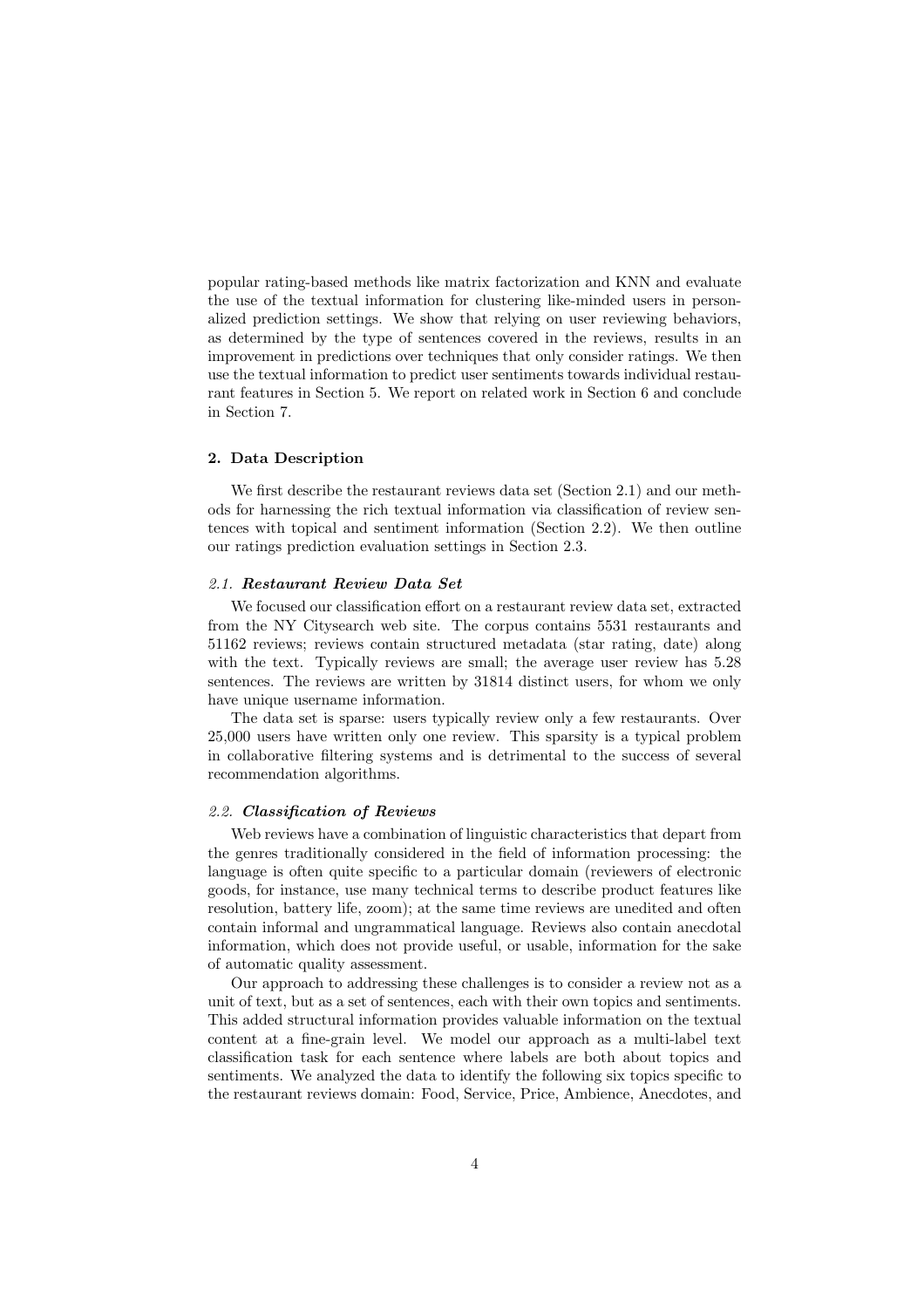| <b>Sentence Category</b> | Accuracy | Precision | Recall |
|--------------------------|----------|-----------|--------|
| FOOD                     | 84.32    | 81.43     | 76.72  |
| <b>SERVICE</b>           | 91.92    | 81.00     | 72.94  |
| PRICE                    | 95.52    | 79.11     | 73.55  |
| <b>AMBIENCE</b>          | 90.99    | 70.10     | 54.64  |
| <b>ANECDOTES</b>         | 87.20    | 49.15     | 44.26  |
| <b>MISCELLANEOUS</b>     | 79.40    | 61.28     | 64.20  |
| Sentiment                | Accuracy | Precision | Recall |
| <b>POSITIVE</b>          | 73.32    | 74.94     | 76.60  |
| <b>NEGATIVE</b>          | 79.42    | 53.23     | 45.68  |
| <b>NEUTRAL</b>           | 80.86    | 32.34     | 23.54  |
| <b>CONFLICT</b>          | 92.06    | 43.96     | 35.68  |

Table 1: 7-Fold cross validation of classifier results.

Miscellaneous. In addition to the topics, sentences have an associated sentiment: Positive, Negative, Neutral, or Conflict.

The details of our classification efforts are described in [13]. The classification involved manually annotating a small classifier training set of review sentences, and then training SVM classifiers for the automatic sentence annotation of the entire corpus.

# 2.2.1. Manual Sentence Annotation

Classifying text along different topics and sentiments is a notably challenging task [13]. To classify sentences into the above mentioned categories and sentiment classes, we manually annotated a training set of approximately 3400 sentences with both category and sentiment information. To check for agreement, 450 of these sentences were annotated by three different annotators. The kappa coefficient (K) measures pairwise agreement among a set of annotators making category judgments, correcting for expected chance agreement [29]. A Kappa value of 1 implies perfect agreement, the lower the value, the lower the agreement. The inter-annotator agreements for our annotations were very good (Kappa above 0.8) for the Food, Price, and Service categories and Positive sentiment. The Negative sentiment (0.78), Neutral and Conflict sentiments, Miscellaneous and Ambience categories all had good agreements (above 0.6). The ambiguous Anecdotes category is the only one for which the Kappa value was moderate (0.51).

# 2.2.2. Automatic Sentence Classification

We trained and tested Support Vector Machine classifiers [18] on our manually annotated data (one classifier for each topic and one for each sentiment type). Features for all classifiers were stemmed words (experiments did not suggest significant improvements in accuracy when other features like n-grams and semantic features were used for classification). We used svm light<sup>1</sup> with default

 ${}^{1}$ http://svmlight.joachims.org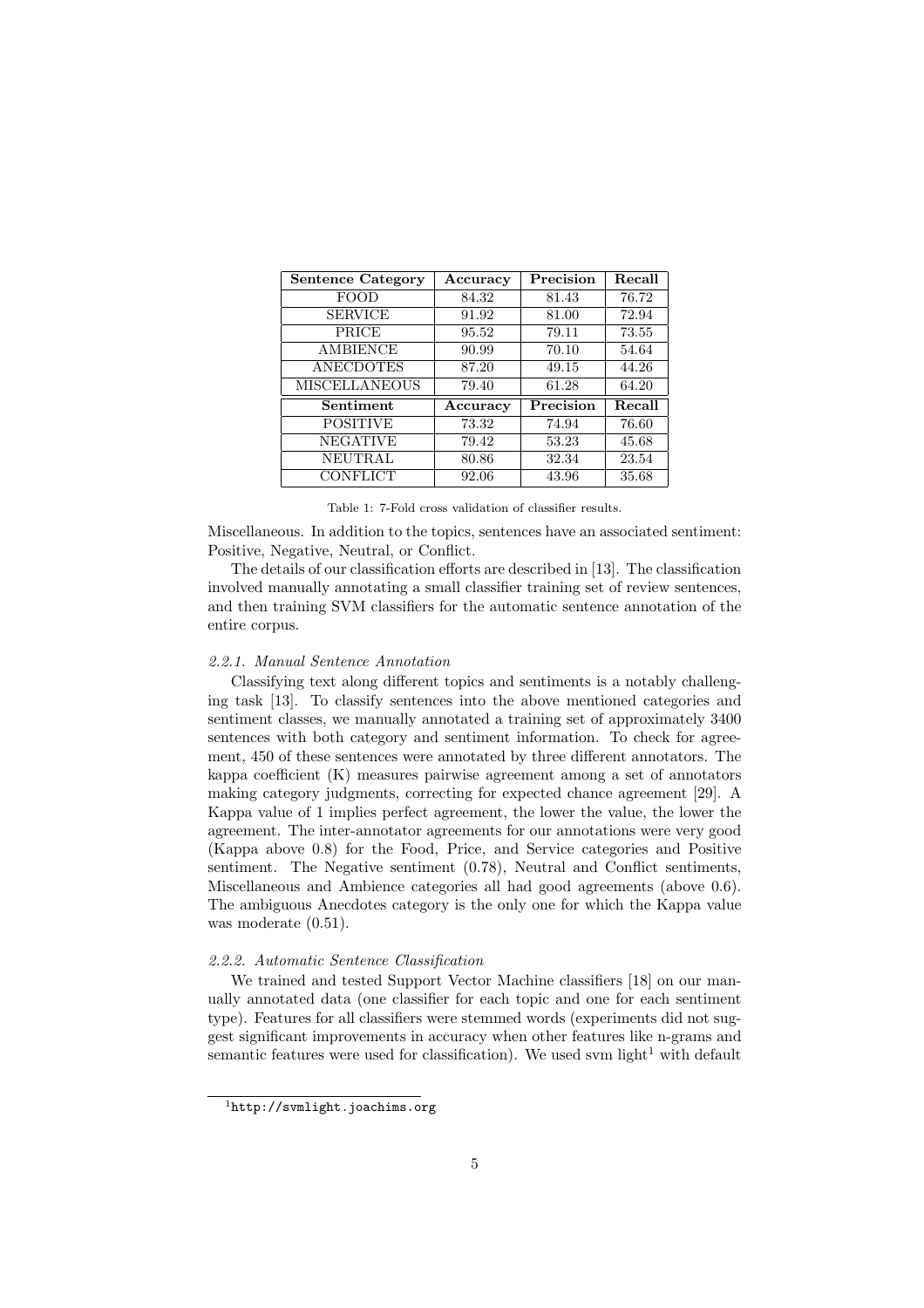parameters, although experiments with SVM-HMM, Naive Bayes, Bayes Net and Decision Tree classifiers were also conducted.

We performed 7-fold cross validation [20] and used accuracy, precision and recall to evaluate the quality of our classification (see Table 1). Precision and recall for the main categories of Food, Service and Price and the Positive sentiment were high (70%), while they were lower for the Anecdotes, Miscellaneous, Neutral and Conflict categories. These low results could be due to the ambiguous nature of these categories but also due to the small amount of training instances in our corpus for these categories in particular.

While the specific categories we identified are tailored for a restaurant scenario, our classification approach could easily be translated to other types of data sets after a topical analysis to identify product-specific sentence categories.

#### 2.3. Evaluation Setting

To evaluate the predictive value of our recommendation methods, we randomly extracted three test sets of around 260 reviews each from the restaurant data set; the remaining reviews comprised the corresponding training sets. A review set aside in the test set is not used in making predictions, but is only used in evaluating the accuracy of the predictions. For personalized recommendations, we are interested in using user-specific information for clustering users, and we need at least one review written by the users in the test set to derive user-specific information. Therefore, two of our test sets  $- A$  and B, are randomly chosen such that each test user has at least one review in the training set in addition to the review set aside for the test set.

Test set C contains one review each from users who have rated at least 5 restaurants. Therefore, Test set C contains more usable user-specific information than the randomly chosen Test sets A and B.

Our data contains only the review date information and no time stamp. A majority (86%) of users have written all their reviews on the same day. Hence, we are unable to create test sets containing the last review written by the user, as is often done, e.g. the Netflix Challenge test set [4].

We now focus on predicting ratings for the test set reviews using baseline average-based strategies.

# 3. Predicting Restaurant Ratings

In this section, we first describe our methodology (Section 3.1) for predicting the overall ratings for the reviews in the test sets. To compare the use of star ratings with the textual data in a recommendation scenario, we propose a novel method for deriving textual ratings using our sentence classification in Section 3.2. Textually derived ratings serve as an alternate assessment in the review based on the user sentiment towards different product aspects. We then evaluate the predictive utility of the star ratings and the text-based ratings using average-based prediction strategies in Section 3.3. Note that in Section 5, we go beyond the goal of predicting the overall review rating and focus on making fine-grained predictions on user sentiment towards individual restaurant aspects.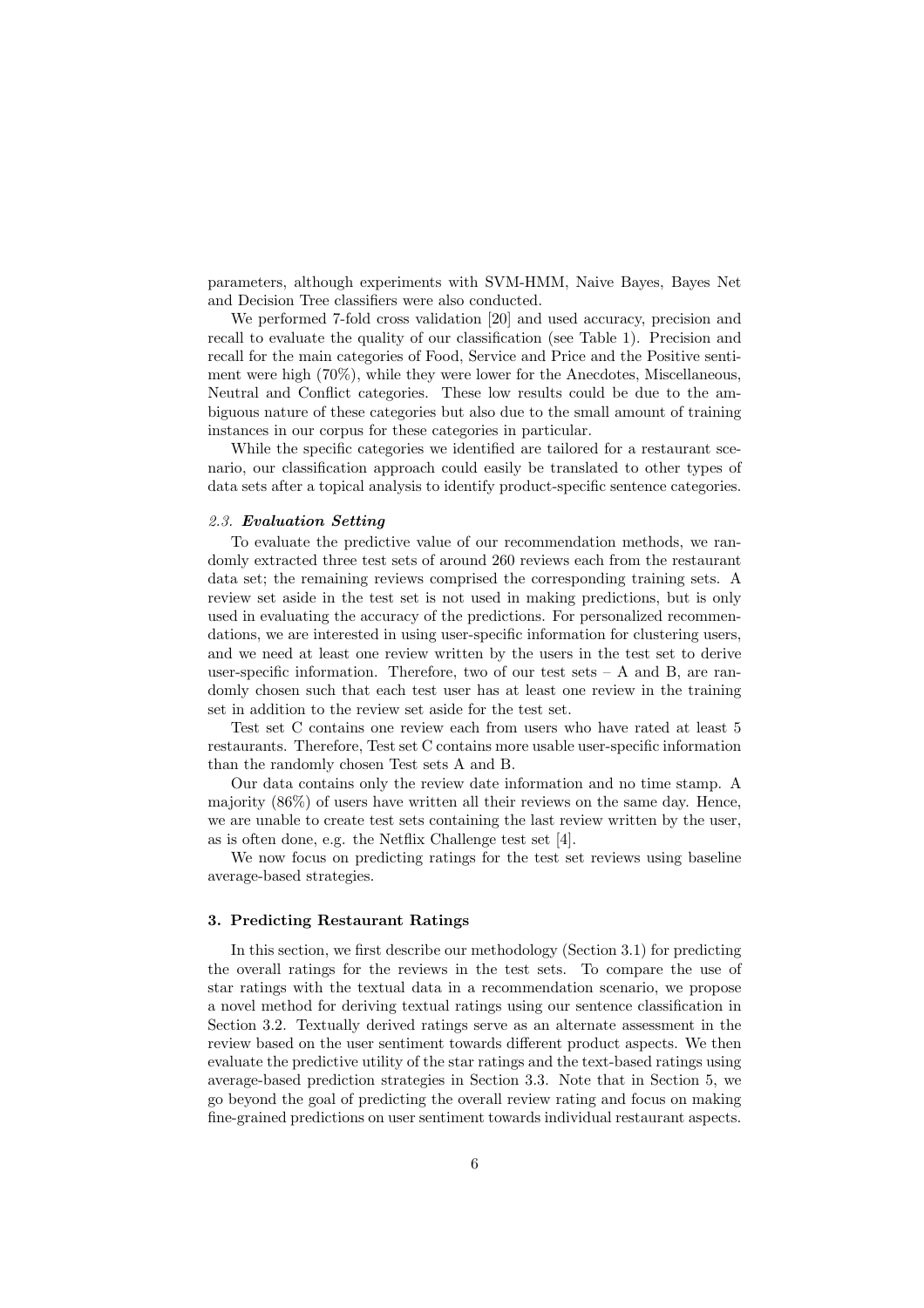# 3.1. Methodology

Our goal is to use the information present in the training data to accurately predict the ratings in the test set. To explore whether the text in reviews is a better predictor of user assessment of a restaurant than the star ratings, we derive an alternate textual rating from the body of the reviews as described in Section 3.2. Using this analysis, we have two alternate methods to manipulate the information present in the training data: the star ratings in the reviews, and the textual ratings derived from the body of the reviews.

In addition, the reviews in the test set also contain both star ratings and textual ratings. Therefore, we have two prediction goals: accurately predicting the star ratings of the test set reviews and accurately predicting their text ratings.

We use the popular root mean square error (RMSE) accuracy metric to evaluate our prediction techniques [15].

#### 3.2. Textually Derived Ratings

The text of a review (as approximated by its associated topics and sentiments) can enable us to capture the detailed assessment by a user of the restaurant. We use a regression-based method for deriving textual ratings from the review text as described in the following section.

# 3.2.1. Regression-based Method

Typically, users assign different degrees of importance to the topics of their reviews. For each review in the corpus, we propose a textual rating which incorporates topics and sentiments with varying levels of importance into a regression-based rating. Regression allows us to learn weights to be associated with each sentence type. These weights are learned from the data set itself, and therefore closely represent how people write reviews in a domain. Our regression models the user-provided star ratings as the dependent variable; the sentence types represented as (topic,sentiment) pairs are the independent variables, i.e., we performed a multivariate regression which learns weights or importance to be associated with the different textual information (represented by the several sentence type variables).

We computed the multivariate regression using the least squares estimates method. We performed a qualitative comparison between different sentence types settings and varying regression models, as described in the following section.

# 3.2.2. Four-Sentiment Second-Order Regression

A important step when fitting data is to find a good regression model. We experimented with linear multivariate models, as well as second order and third order models. The goodness of fit for these models is estimated using the root mean squared error for the regression [26].

We observed that the quadratic regression model, incorporating all the textual features (six topics and four sentiments), is a better fit for the restaurant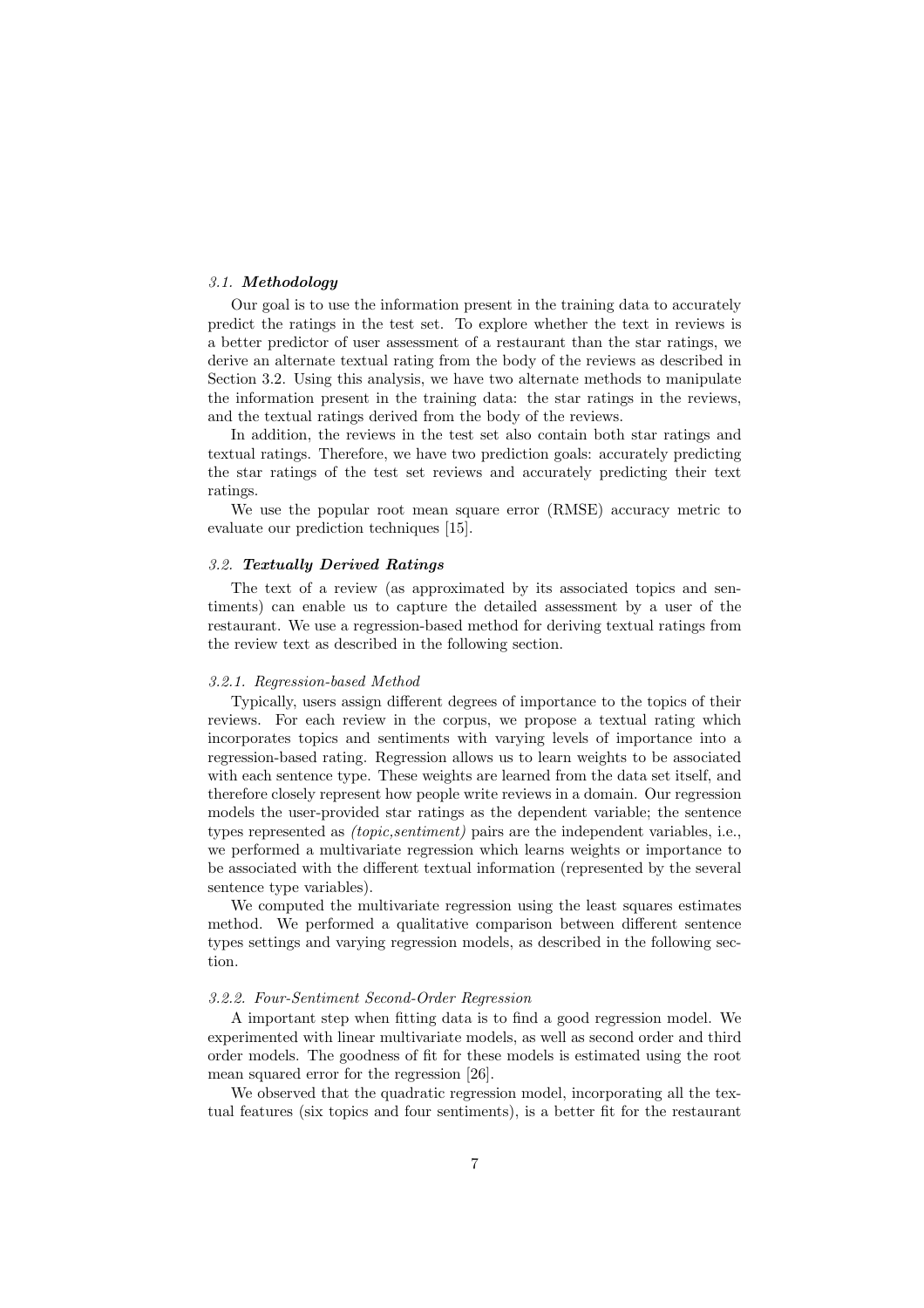| Constant                           | 3.68     |          |          |          |
|------------------------------------|----------|----------|----------|----------|
| $1^{st}$ Order Variables           | Positive | Negative | Neutral  | Conflict |
| Food                               | 2.62     | $-2.65$  | $-0.078$ | $-0.690$ |
| Price                              | 0.395    | $-2.12$  | $-1.27$  | 0.929    |
| Service                            | 0.853    | $-4.25$  | $-1.83$  | 0.358    |
| Ambience                           | 0.747    | $-0.269$ | 0.162    | 0.215    |
| Anecdotes                          | 0.957    | $-1.75$  | 0.061    | $-0.186$ |
| Miscellaneous                      | 1.30     | $-2.62$  | $-0.303$ | 0.358    |
| $2^{nd}$<br><b>Order Variables</b> | Positive | Negative | Neutral  | Conflict |
| Food                               | $-2.00$  | 2.04     | $-0.134$ | 0.664    |
| Price                              | $-0.265$ | 2.03     | 2.26     | $-1.01$  |
| Service                            | $-0.526$ | 3.15     | 1.79     | 0.354    |
| Ambience                           | $-0.438$ | 0.801    | $-0.263$ | $-0.595$ |
| Anecdotes                          | $-0.401$ | 1.97     | $-0.081$ | $-0.262$ |
| Miscellaneous                      | $-0.651$ | 2.38     | 0.492    | $-0.089$ |

Table 2: Four-sentiment regression weights.

reviews data set than the earlier proposed linear model in [12] (as estimated by the lowered error in regression). Our quadratic regression model for deriving textual ratings has the general form for three independent variables shown in Equation 1.

$$
y \pm \phi = \beta_0 + \beta_1 x_1 + \beta_2 x_2 + \beta_3 x_3 + \beta_4 x_1^2 + \beta_5 x_2^2 + \beta_6 x_3^2 \tag{1}
$$

In the above,  $\beta_0, \beta_1, \ldots, \beta_6$  are the unknown weights that we wish to determine.  $x_1, x_2, x_3$  are the sentence types frequencies. The dependent variable y is the star rating.  $\phi$  is the error in regression, a good model will have a low error.

This model uses all information derived from the text classification which is beneficial for building a robust system. We build our model on the 50K examples in the training set as described in Section 2.3. Note that our model provides a regression constant which serves as a default rating when no textual information is available. The constant of 3.68 is slightly skewed towards a good review (star rating 4 or 5); this is consistent with the distribution of star ratings in the restaurant review corpus as discussed in [13]. Finally, the second-order weights (shown in Table 2) have the reverse polarity as the corresponding firstorder weights: the second order variables tend to dampen the effects of the first-order variables if many sentences of a type are present in a review.

The weights for our quadratic regression model are shown in Table 2. The proportion of Positive and Negative sentiment sentences have a clear effect on the rating in a review, as shown by the highly polar regression weights for these sentiments. As expected, the weights confirm that the Food category has the highest impact on the perception of a restaurant. The weights of the negative Price and Service related sentences are quite significant, indicating that unacceptable prices or poor service in a restaurant has a very adverse impact on the dining experience of users.

## 3.3. Average-based Predictions

We now focus on making predictions for the reviews in our test sets, using three average-based techniques. Our methods use the average assessment of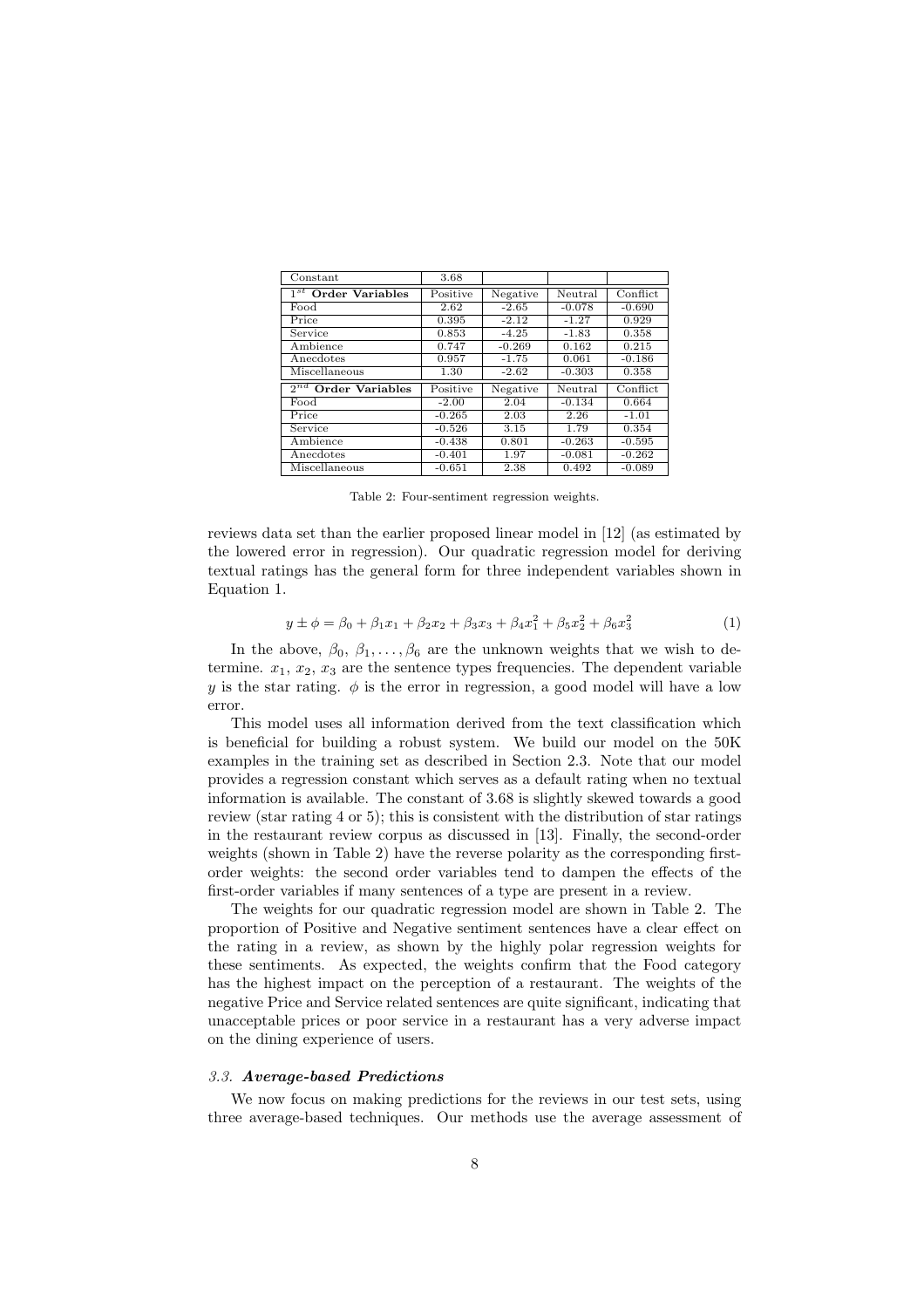|                |                      | Restaurant Average |       | User Average |       |              | Combined |       |       |       |
|----------------|----------------------|--------------------|-------|--------------|-------|--------------|----------|-------|-------|-------|
|                |                      | TestA              | TestB | TestC        | TestA | <b>TestB</b> | TestC    | TestA | TestB | TestC |
| Predicting     | Using Star rating    | 1.127              | 1.267 | 1.126        | .313  | 1.349        | .061     | .283  | 1.363 | 1.095 |
| Star rating    | Using Textual rating | 1.126              | 1.224 | L.046        | .149  | 1.231        | .035     | .143  | 1.236 | 1.029 |
| Predicting     | Using Star rating    | 0.703              | 0.718 | 0.758        | 0.971 | 0.969        | 0.649    | 0.990 | 1.031 | 0.812 |
| Textual rating | Using Textual rating | 0.545              | 0.557 | 0.514        | 0.603 | 0.631        | 0.491    | 0.609 | 0.637 | 0.523 |

Table 3: Prediction RMSE using average-based methods.

the restaurant, the average rating behavior of the user, and a combination of both. For each strategy, predictions using text ratings provide better predicting accuracy (lower RMSE values) as compared to the predictions using the star ratings as shown in Table 3.

In the restaurant average-based prediction technique the rating of a test review is predicted as the average rating of all the other reviews for the test restaurant. The resulting RMSE values are shown in the leftmost columns of Table 3. For the task of predicting star ratings, there is a significant improvement in prediction accuracy (7.1% and 3.4%) achieved for Test sets B and C, when textual ratings are used for making predictions.

For predicting textual ratings, the text again always outdoes the star ratings in making accurate predictions. Textual ratings indicate the general preference of a user towards the restaurant. However, information in the review about the sentence topics and sentiments are combined in a single rating. Predicting text ratings coarsely predicts the textual component of a review but does not predict individual topics and sentiments that are likely to be in the review. We will focus on such detailed qualitative predictions in Section 5. Note that the textual ratings have a lower standard deviation and therefore average-based strategies for predicting text ratings are expected to have lower errors.

We next examine the user average-based prediction strategy where the predicted value is the average rating of all the other reviews written by the test user (second column of Table 3). Lastly, we use a combination method where the predicted rating uses the deviation of the user average and the restaurant average from the data set average rating, as suggested in [21]. The results for this combined average-based method are included in the rightmost columns of Table 3. For Test set C, where users have reviewed many restaurants, user average or combined average prediction strategies prove to be less erroneous than the aforementioned restaurant average strategy. However, a large majority of users do not write many reviews (78% users have written only one review). The restaurant average predictions performs better in the generalized setting. Thus, we use the restaurant average approach as our baseline.

The results in Table 3 show that for each of the three average-based prediction strategies, using our textual ratings has a considerable advantage for making accurate predictions over the star ratings. We now focus on making better predictions using personalized recommendation strategies by finding like-minded users.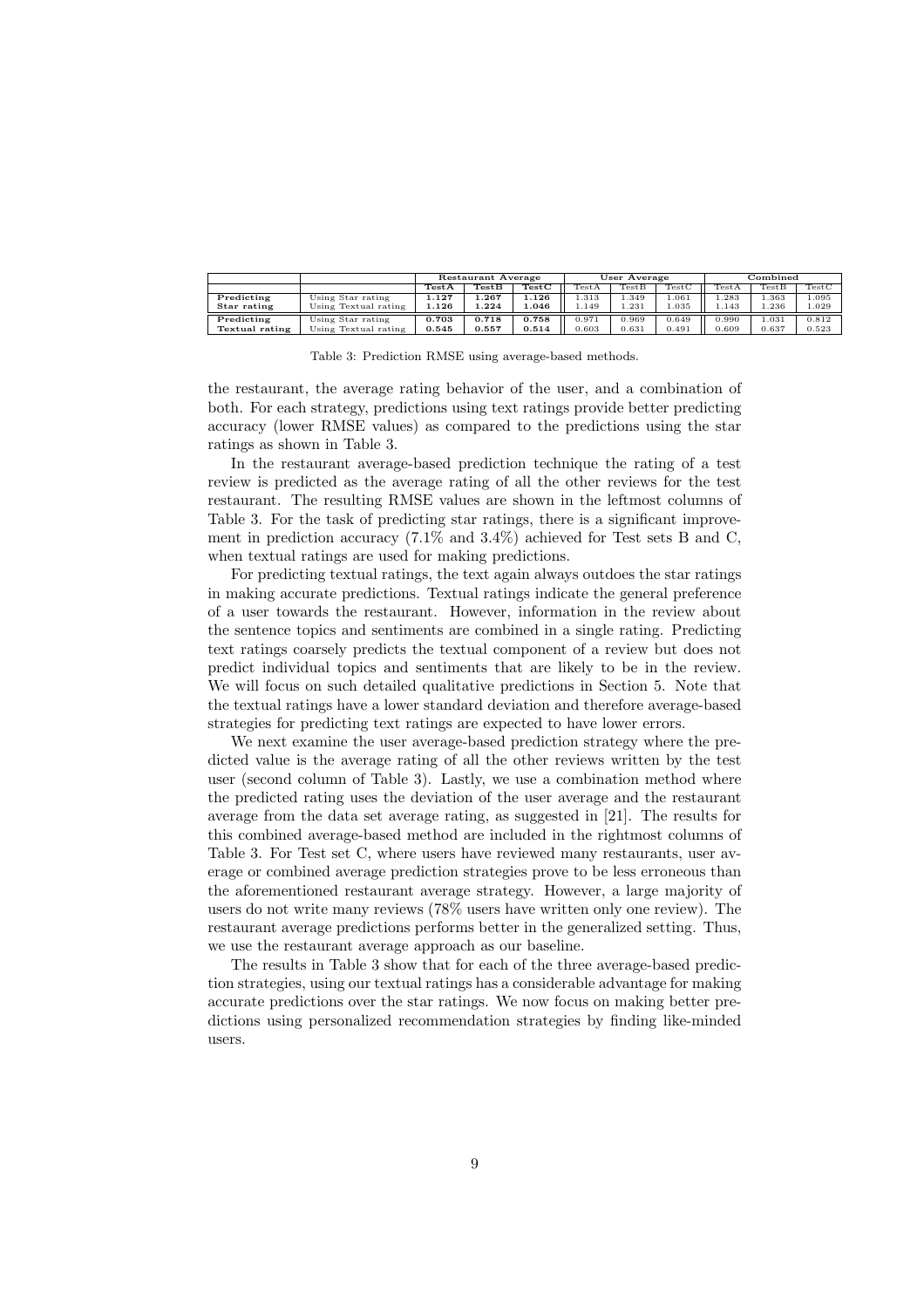## 4. Personalized Rating Prediction

A limitation of the prediction metrics presented in the previous section is that they do not take advantage of all the usable information: the restaurant average prediction strategy results in all users receiving the same prediction for a restaurant regardless of individual preferences. In order to make better and personalized predictions there is a need to leverage information beyond the restaurant average by taking into account the similarities between users.

In this section, we investigate personalized recommendation techniques. In Section 4.1, we implement two popular state of the art collaborative filtering methods that rely on ratings (either star ratings or textually derived scores) for making predictions. In Section 4.2 we demonstrate the utility of our sentence classification for making accurate recommendations. We not only use textually derived ratings, but also utilize the textual patterns in user reviews for a grouping or clustering of similar users using a text-based soft clustering of users.

#### 4.1. Rating-based Personalized Prediction

In recent years, there have been several studies on collaborative filtering models that rely predominantly on the ratings given by the users to the different items to make predictions. Such models saw a surge in popularity during the Netflix challenge [4]. In this section, we implement two ratings-based methods for making personalized predictions. In Section 4.1.1, we first implement a factorization method on the matrix of ratings in the training set to uncover latent features for predicting the ratings in the test sets. Next, in Section 4.1.2 we implement a neighborhood-based model for grouping or clustering of similar users.

#### 4.1.1. Latent Factor Model

Matrix factorization (MF) has been useful for collaborative filtering in several previous studies [3, 2, 32, 35, 22] due to its ability to discover latent factors underlying the ratings given by the users to the items. These latent factors can then be used to predict unknown ratings. For a  $m \times n$  matrix R comprising ratings given by  $m$  users to  $n$  restaurants, MF approximates  $R$  with the best rank-k approximation  $\hat{R_k}$ .  $\hat{R_k}$  is computed as the product of two matrices  $P_{m \times k}$ and  $Q_{n\times k}$ . In other words, to approximate R we factorize it into two low dimensional matrices P and Q (typically  $k \ll \min(m, n)$ ) such that  $\hat{R_k} = PQ^T$ or  $R \approx PQ^T$ .

 $\overline{MF}$  associates each user i with a user-factors vector  $P_i$  of size k representing the underlying latent factors explaining user ratings, similarly each restaurant j with a vector  $Q_i$ . To find the suitable factors P and Q we apply a gradient descent method [32, 22]. We start with randomly initializing  $P_{m \times k}$  and  $Q_{n \times k}$ , and calculate how different their product  $\hat{R_k}$  is from R for the known ratings. Note that  $R$  is a very sparse matrix, with zeros representing missing or unknown ratings. Let  $(i, j)$  represent the  $\ell$  known ratings in the dataset given by users i to restaurants j. The basic form of the squared approximation error is computed as follows: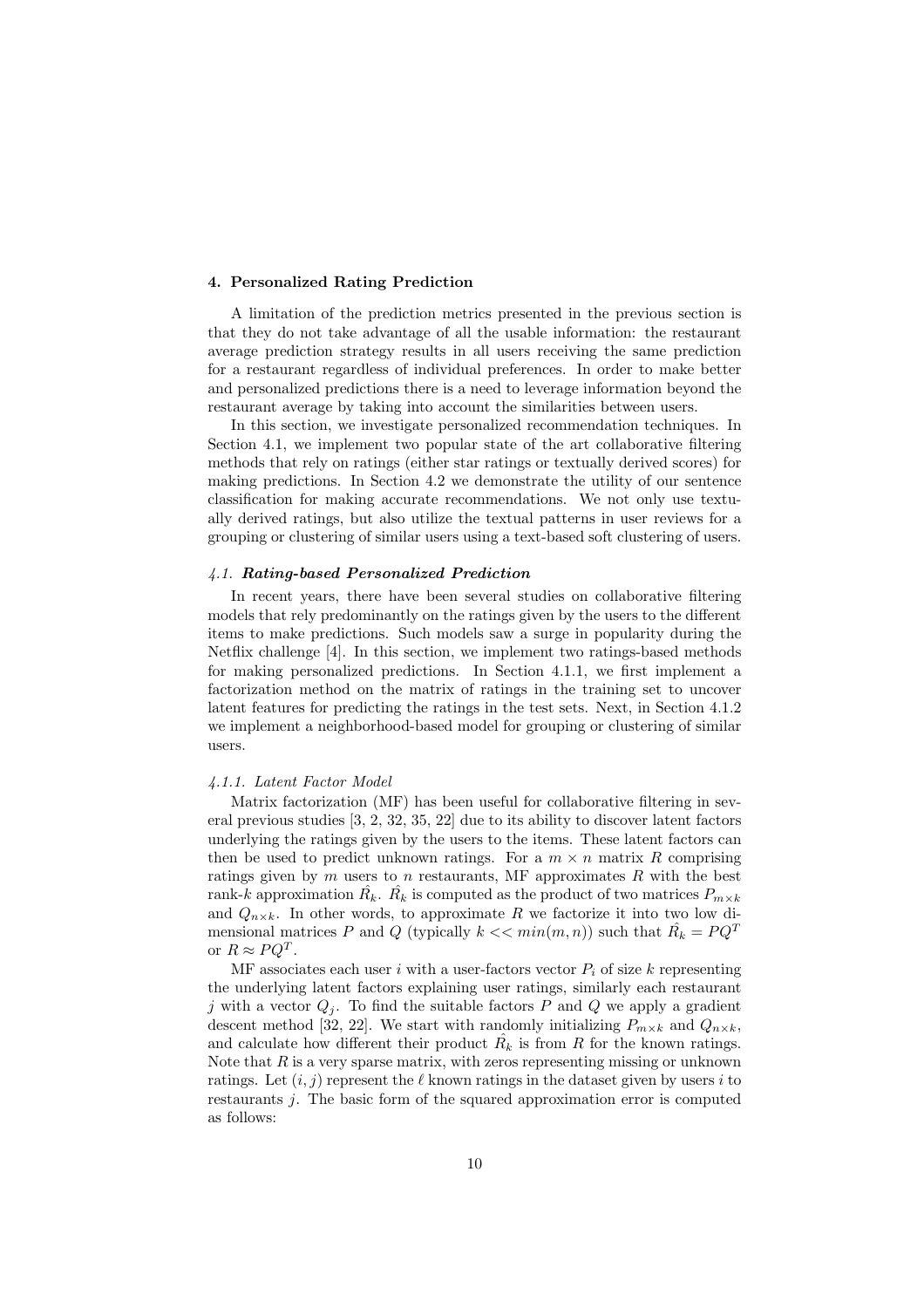|                |                      | TestA | <b>TestB</b> | TestC |
|----------------|----------------------|-------|--------------|-------|
| Predicting     | Using Star rating    | 1.187 | 1.270        | 1.146 |
| Star Rating    | Using Textual rating | 1.148 | 1.215        | 1.083 |
| Predicting     | Using Star rating    | 0.856 | 0.913        | 0.838 |
| Textual rating | Using Textual rating | 0.630 | 0.640        | 0.599 |

Table 4: Prediction RMSE using matrix factorization for personalized predictions based on ratings.

$$
e_{ij}^2 = (R_{ij} - P_i Q_j^T)^2 \quad \text{for} (i, j) \in \ell
$$
\n
$$
= \sum_{(i,j) \in \ell} \left( r_{ij} - \sum_k p_{ik} q_{kj} \right)^2 \tag{2}
$$

To avoid over fitting, we apply regularization to the basic form [3, 32] by penalizing with the magnitude of the user vector  $P_i$  and restaurant vectors  $Q_i$ . We introduce the regularization parameter  $\lambda$  which controls the magnitude of the vectors  $P_i$  and  $Q_j$  such that they would be a good approximation of R without containing large numbers. Therefore, the error is computed as:

$$
e'_{ij} = \frac{1}{2} \left( e_{ij}^2 + \lambda (||P_i||^2 + ||Q_j||^2) \right)
$$
 (3)

We iteratively reduce the error in Equation 3 by implementing a gradient descent method to find a local minimum on the error. We compute the gradient of  $e'_{ij}$  for each k as follows:

$$
\frac{\partial}{\partial p_{ik}} e'_{ij} = -e_{ij}.q_{kj} + \lambda.p_{ik}, \frac{\partial}{\partial q_{kj}} e'_{ij} = -e_{ij}.p_{ik} + \lambda.q_{kj}
$$
\n(4)

Therefore, in each iteration we change the values in  $P$  and  $Q$  to decrease the approximation error. The change in the values is in small steps controlled by  $\alpha$ , as follows:

$$
p'_{ik} = p_{ik} + \alpha.(e_{ij}.q_{kj} - \lambda.p_{ik})
$$
  
\n
$$
q'_{kj} = q_{kj} + \alpha.(e_{ij}.p_{ik} - \lambda.q_{kj})
$$
\n(5)

We implemented the above mentioned regularized MF with gradient descent on our restaurant reviews dataset. For our dataset a rank 20 approximation with the regularization parameter  $\lambda$  set to 0.2 gave us the lowest RMSE errors. Table 4 shows the errors in predicting the ratings on the three test sets. We observe that matrix factorization does not yield better results than our restaurant average-based strategy (Section 3.3). Our dataset is very sparse and a large number of rows and columns in the ratings matrix have almost all zero entries. Previous studies [3, 2, 32, 22] showed the usefulness of MF on the Netflix Challenge data [4], which has 40 times more known ratings in the training set as compared to our corpus. From the results in Table 4, we see that MF does not perform well in very sparse scenarios. Note that matrix factorization captures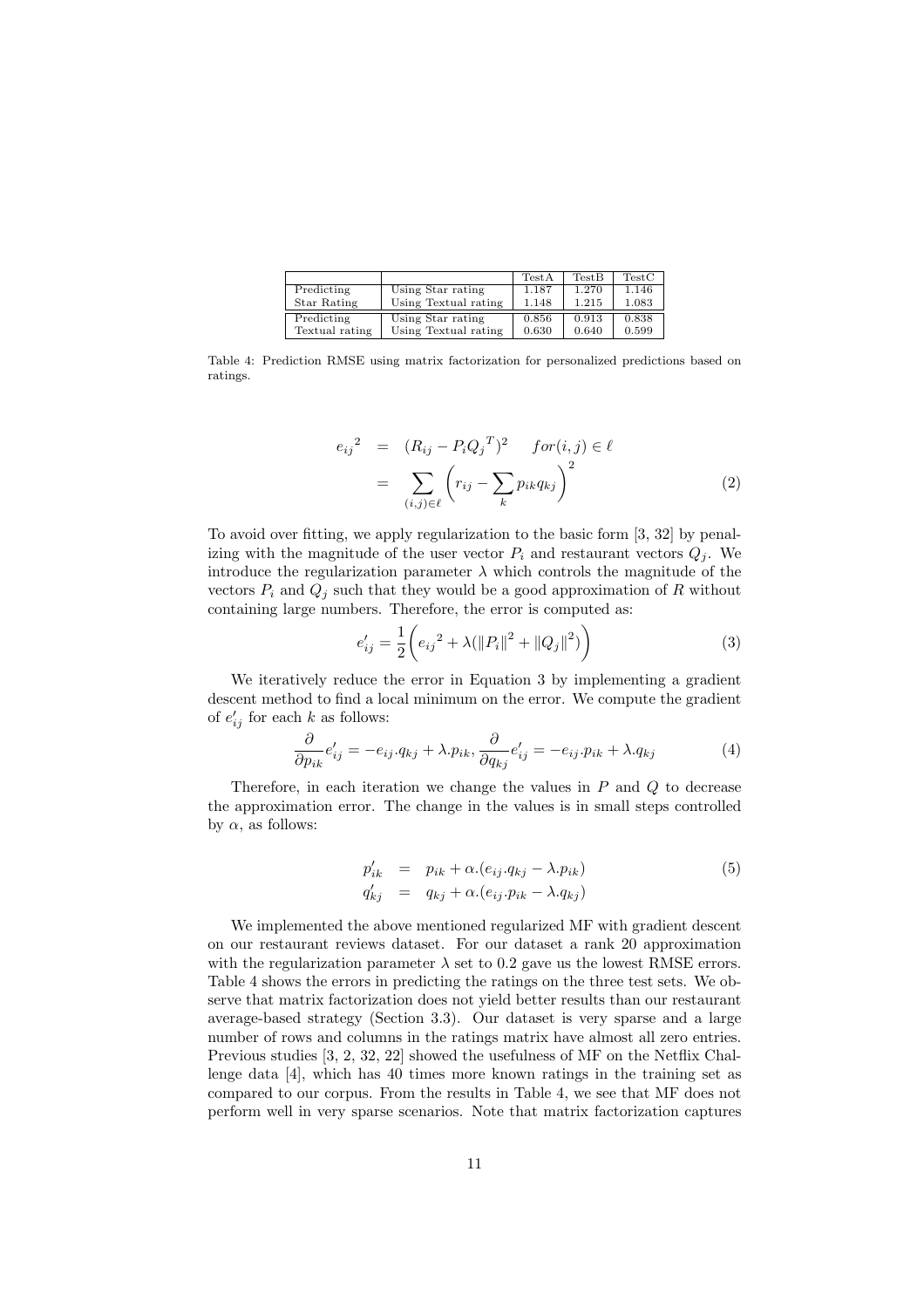|                |                      | TestA | <b>TestB</b> | TestC |
|----------------|----------------------|-------|--------------|-------|
| Predicting     | Using Star rating    | 1.130 | 1.259        | 1.124 |
| Star Rating    | Using Textual rating | 1.125 | 1.224        | 1.048 |
| Predicting     | Using Star rating    | 0.704 | 0.719        | 0.767 |
| Textual rating | Using Textual rating | 0.543 | 0.559        | 0.514 |

Table 5: Prediction RMSE using KNN for personalized predictions based on ratings.

both user and restaurant biases, and should more fairly be compared with the combined averages method of Section 3.3. In comparison to this baseline strategy, for the general Test Sets A and B the personalized prediction using MF performs marginally better.

Latent factor models have been successfully used in several previous studies [3, 2, 32, 35, 22]. However, MF does not yield sufficiently low errors on our sparse restaurant reviews corpus. In addition, latent factor models have low explainability; the meaning of the discovered latent factors is unclear. In the following section we experiment with neighborhood-based methods by grouping users based on the similarities in their rating behaviors.

### 4.1.2. Neighborhood Model

Our dataset has many more reviews for each restaurant on average than the average number of reviews per user. As a result, a restaurant average-based strategy performs well on our corpus as shown in Section 3.3. Therefore, we now focus on grouping similar users and make the prediction as the weighted average of the ratings given to the test restaurant by close neighbors.

We consider a K-Nearest Neighbor algorithm (KNN), a popular collaborative filtering technique [15], to identify the closest neighbors to a test user. After empirically comparing several distance functions, we computed the neighbors using a Pearson distance function with threshold [28] (our implementation uses a threshold value of 5). The threshold accounts for the number of items in common between users so that users are not considered as very close neighbors on the basis of only one common restaurant rated similarly.

The prediction algorithm uses the average of the K closest neighbors' scores (star rating or text rating) for the target restaurant as the predicted score. If a neighbor has not reviewed the restaurant, it uses the restaurant average-case prediction (Section 3.3) for that user.

We experimentally observed that the closest predictions were made when a close neighborhood of three users was used  $(k = 3)$ . The resulting RMSE values are given in Table 5. The results are comparable to the baseline restaurant average-based prediction of Section 3.3; using close neighbors based on star or textual rating information does not help in improving rating predictions. In our sparse data users tend to review few restaurants making it difficult to find good neighbors that have reviewed the same restaurants and given similar ratings (cold start problem).

Using only the coarse ratings (star ratings or textually-derived ratings) for clustering is very restrictive. While the text-based ratings are derived using our sentence classification, all the information is combined into a single rating, mak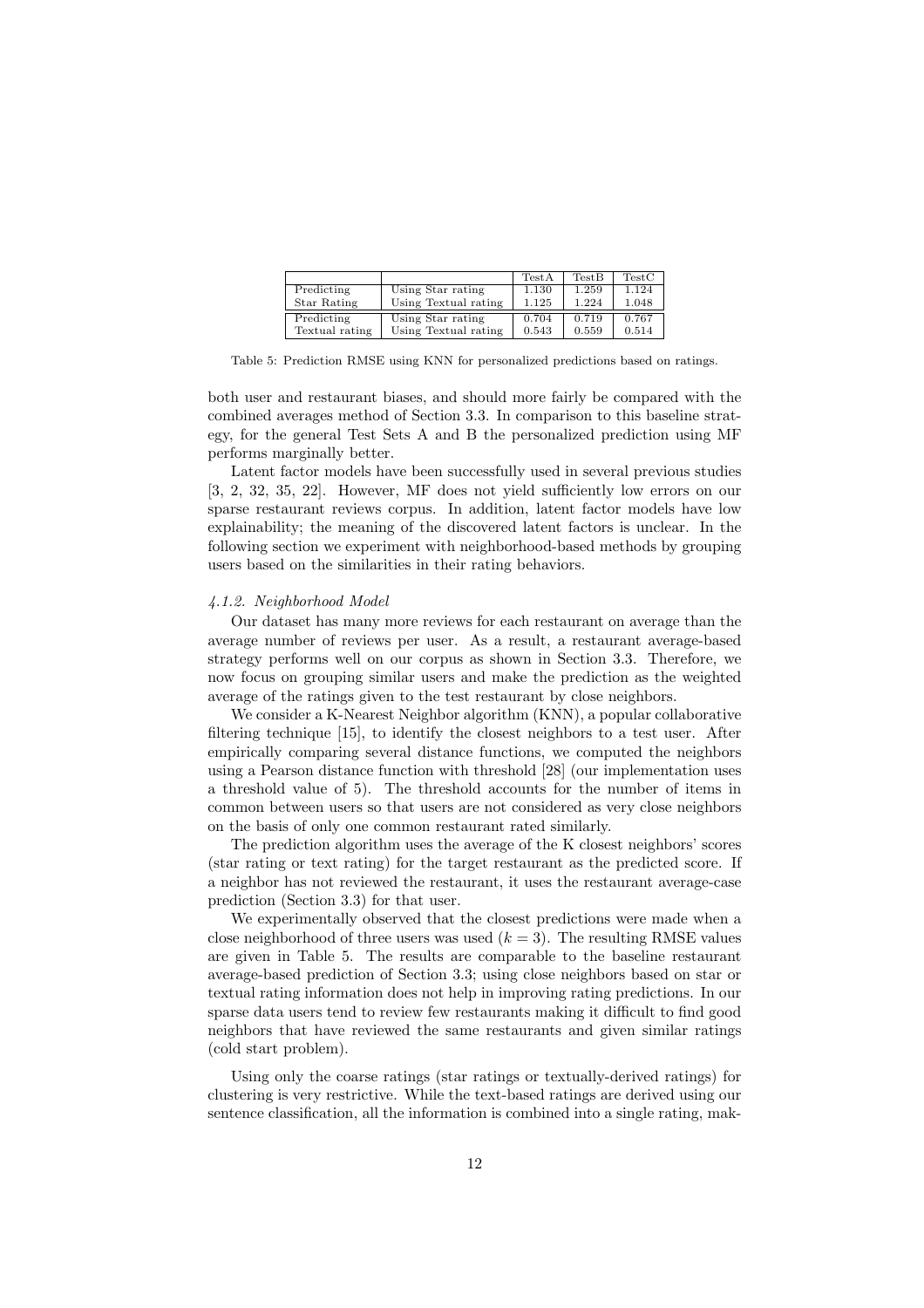ing it difficult to distinguish the individual topics and sentiments covered in the review. Therefore, there is a need to use the full detailed textual information for finding like-minded users to make better personalized predictions, as described in the next section.

## 4.2. Text-based Personalized Prediction

We now explore enhanced techniques for finding similar users via clustering that utilize the textual information gained from the topical and sentiment classification. Unlike a hard clustering of users that assigns each user to exactly one cluster, soft clustering techniques assign users to every cluster with a probability greater than or equal to 0, and the sum of cluster membership probabilities for a given user equals to 1. There is evidence in the literature that in comparison to hard clustering, soft clustering is more robust to noise and performs better when the data cannot be separated into distinct clusters [10, 23]. Textual data is often fuzzy and a recommendation system built on such data will benefit from using probabilistic techniques for smoothening misclassification errors. Soft clustering captures the uncertainty in assigning values to clusters due to the similarity of values [8]. It also allows users to belong to different clusters with various degrees of confidence, allowing to represent for instance, user taste for both fine French cuisine and cheap Chinese dim sum. Therefore, we choose to implement a soft-clustering of the users to find similar users.

We use the Information Bottleneck (IB) Method [30] that assigns a probability to each user to belong to every cluster. The IB principle is described briefly in Section 4.2.1. In Section 4.2.2, we describe our adaptation of the iterative information bottleneck (iIB) algorithm [30] for clustering. We describe our novel prediction strategy using the cluster membership probabilities of users gained from the iIB algorithm in Section 4.2.3. The effects of parameter selections for the iIB method on the accuracy of ratings predictions are described in Section 4.2.4. Finally, after laying the groundwork, we describe experiments using the textual information in reviews as features for clustering in Section 4.2.5 and compare the prediction accuracy with the baseline restaurant average strategy of Section 3.3.

| $R_1$ | R <sub>2</sub> | $R_2$ |
|-------|----------------|-------|
|       |                |       |
| 2     | 5              |       |
|       |                | 3     |
| 5     | $\mathcal{D}$  |       |
|       |                |       |
|       |                | ⋥     |

Table 6: Ratings given by 5 users to 3 restaurants.

|       | $_{c_1}$ | $c_{2}$ | $c_3$ |
|-------|----------|---------|-------|
| Uı    | 0.04     | 0.057   | 0.903 |
| U 9   | 0.396    | 0.202   | 0.402 |
| $U_3$ | 0.38     | 0.502   | 0.118 |
| U A   | 0.576    | 0.015   | 0.409 |
|       | 0.006    | 0.99    | 0.004 |
|       |          |         |       |

Table 8: iIB generated cluster membership probabilities.

|       |     |      | $R_{\pm}$ |                          | R2                       |                          |     |                                                                                         |        |     |     |     |
|-------|-----|------|-----------|--------------------------|--------------------------|--------------------------|-----|-----------------------------------------------------------------------------------------|--------|-----|-----|-----|
|       |     |      |           |                          |                          |                          |     | Food   Food   Price   Price   Food   Food   Price   Price   Food   Food   Price   Price |        |     |     |     |
|       | Pos | Neg  | Pos       | Neg                      | Pos                      | Neg                      | Pos | Neg                                                                                     | Pos    | Neg | Pos | Neg |
| $U_1$ | 0.6 | 0.2  | 0.2       | $\overline{\phantom{a}}$ | $\overline{\phantom{a}}$ | ٠                        | ۰   |                                                                                         |        |     | ۰   |     |
| $U_2$ | 0.3 | 0.6  | 0.1       | ٠                        | 0.9                      | ٠                        | 0.1 |                                                                                         | 0.6    | 0.1 | 0.2 | 0.1 |
| $U_3$ | 0.7 | 0.1  | 0.15      | 0.05                     | -                        | ٠                        | ۰   |                                                                                         | 0.2    | 0.8 | ۰   |     |
| $U_4$ | 0.9 | 0.05 | 0.05      | $\overline{\phantom{a}}$ | 0.3                      | 0.4                      | 0.2 | 0.1                                                                                     | $\sim$ | ۰   | ۰   |     |
| $U_5$ |     |      |           | $\overline{\phantom{a}}$ | $\overline{\phantom{a}}$ | $\overline{\phantom{a}}$ | ۰   |                                                                                         |        | 0.7 | 0.3 |     |

Table 7: Matrix with four features as input to iIB algorithm.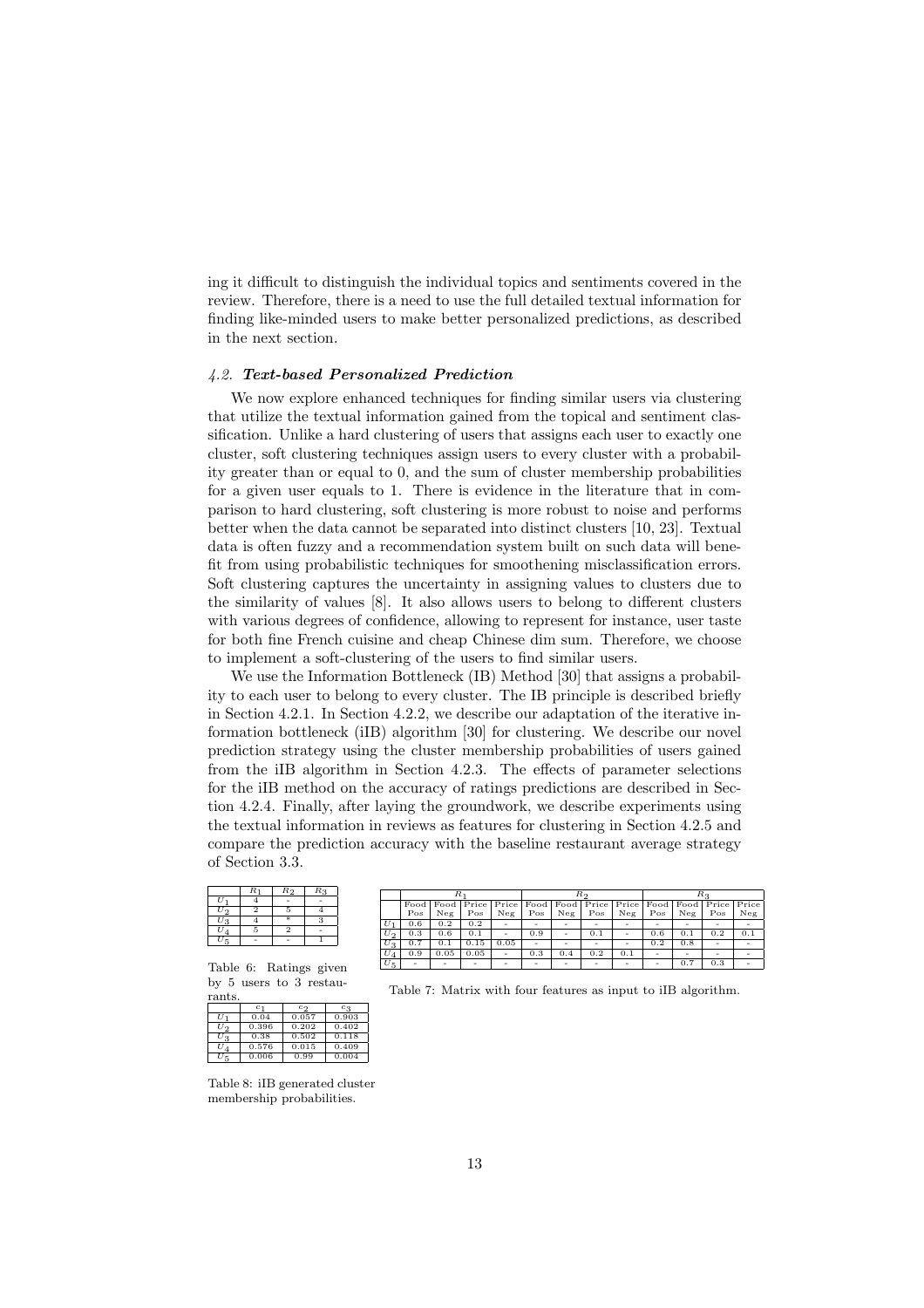## 4.2.1. Information Theoretic Clustering

The Information Bottleneck (IB) method was first introduced in [33] as an information-theoretic approach for data analysis and clustering. This method has been successfully used in document classification [31], unsupervised image clustering [14] and many other applications. We use the IB method in a collaborative filtering scenario to find similarity between users. The main principle behind the Information Bottleneck clustering is that the data is clustered or compressed such that the new compressed representation of the data retains the maximum possible amount of relevant information present in the data.

Let X be a discrete random variable distributed according to  $p(x)$ ; the variable X represents the objects to be clustered. X contains information about another variable: the relevant variable  $Y$ . The goal of any clustering method is to cluster the data points in  $X$  such that the resulting clusters maintain most relevant information about  $Y$ . Let  $T$ , another random variable, denote the compressed or clustered representation of  $X$ . A soft clustering, as achieved using the IB method, is defined though a probabilistic mapping of each value  $x \in X$  to each value  $t \in T$ . Therefore, the final output of the IB method is the membership probabilities of the data points in  $X$  in each of the clusters  $T$ .

The IB principle has its roots in Rate Distortion Theory. There can be several possible clusterings of the input variable  $X$  into the new representation T. One goal of clustering is to compress  $X$ , or to represent the input data points using a small number of clusters. Thus, the quality of the new representation  $T$ can be measured by its compactness. However, the compression is not enough. The compression measure can always be improved by ignoring details in X (e.g., by grouping all users in a single cluster), which will imply that the new representation  $T$  loses all relevant information about  $Y$ . Therefore, an additional constraint is needed; a distortion measure which represents the distance between the random variable  $X$  and its new representation  $T$ . The trade-off between the compactness of the new representation and its expected distortion is the fundamental trade-off in rate distortion theory.

Using the compression-distortion trade-off, the IB method aims to minimize the mutual information between X and its compressed representation  $T$  (compression measure), under some constraint on the minimum mutual information that  $T$  preserves about the relevant variable  $Y$  (distortion measure). In this sense, one is trying to squeeze the information  $X$  provides about Y through the compact "bottleneck" formed by the compressed representation  $T$  [30].

The trade off between the compression and distortion is parameterized by a single Lagrange parameter  $\beta$ . A large value of  $\beta$  ( $\beta \rightarrow \infty$ ) indicates that the focus of the clustering is on the relevance of the underlying data, and the compression achieved through clustering is immaterial. In this case, each data point is put in a separate cluster of its own. On the contrary, a small value of  $\beta$  ( $\beta \rightarrow 0$ ) assigns all data points in the same cluster, achieving maximum compression.

A detailed explanation of the IB method and the various algorithmic implementations can be found in [30]. In particular, we adapted the iterative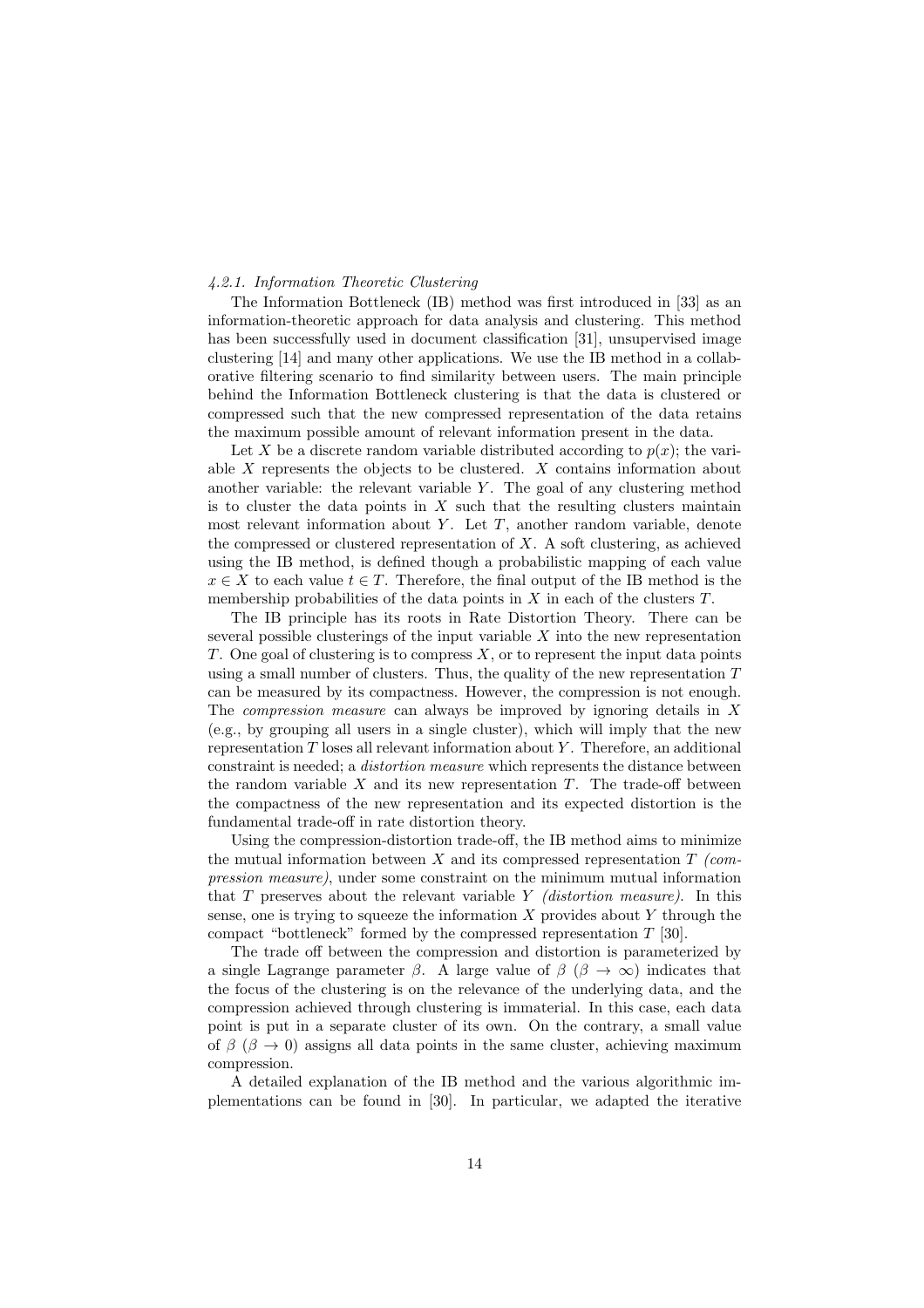information bottleneck (iIB) algorithm, and describe our implementation for the restaurant reviews data set in the following section.

# 4.2.2. Iterative Optimization Algorithm

We used the Iterative Information Bottleneck (iIB) algorithm, introduced in [33], to cluster like-minded users based on their reviewing behavior. As mentioned earlier, the goal is to cluster the input variable  $X$  via a probabilistic mapping to the variable  $T$ ; while ensuring that  $T$  maintains maximum possible information about Y. Thus, in our case, the variable  $X$  represents the 30K users in our corpus. We use the different sentence types obtained from the text classification, represented as (topic, sentiment) pairs, as features for clustering. Therefore, the relevant variable Y represents the user preferences modeled by the information conveyed in the text of the reviews.

Consider the following artificial example consisting of a corpus of five users and three restaurants. The matrix representing the ratings given by these users to the restaurants is shown in Table 6; a blank matrix entry  $m_{ij}$  indicates that the corpus contains no review by user  $U_i$  for the restaurant  $R_i$ . Also, the  $*$  in the  $m_{32}$  cell of the matrix indicates that we wish to predict the rating given by  $U_3$  for  $R_2$ .

For simplicity, suppose that we cluster the five users based on only four sentence types; positive and negative sentences belonging to the food and the price categories (in actual experiments, all combinations of the six topics and four sentiment classes are used). This textually derived information is represented in a matrix shown in Table 7. The matrix shows that in the review written by  $U_1$  for  $R_1$  with 5 sentences, 3 were positive sentences about food, 1 was a food-related negative sentence and there was 1 positive price-related sentence. The entries in the matrix for each of the features is the normalized number of sentences of the feature type. (In actual experiments, the input matrix  $P(X, Y)$ is a joint probability matrix, which is obtained from the matrix of restaurantwise sentences of each type written by the users, similar to Table 7, after first ensuring that the sum of all entries in each row is 1, and then normalizing such that the sum of all entries in the matrix is 1.)

Given the input joint probabilities  $P(X, Y)$ , the iIB algorithm starts with a random initialization of the cluster membership probabilities  $p(t|x)$ . It then iteratively updates the probability matrix and converges to stable probability estimates [30]. The resulting output of the algorithm at the end of  $n$  iterations is a matrix  $p^{n}(t|x)$  containing the *membership probabilities* of each user for each cluster.

Now, suppose we wish to cluster the users in Table 6 into 3 soft clusters. For our example the output matrix is shown in Table 8. As expected  $U_2$  and  $U_3$  are somewhat similarly clustered, while the clustering of  $U_1$  or  $U_5$  is distinct from all other users. These membership probabilities are then used for making personalized rating predictions (Section 4.2.3).

We experimented with several values for the cluster cardinality  $M$  and the trade-off parameter  $\beta$ . We use a sufficiently large value for the cluster cardinality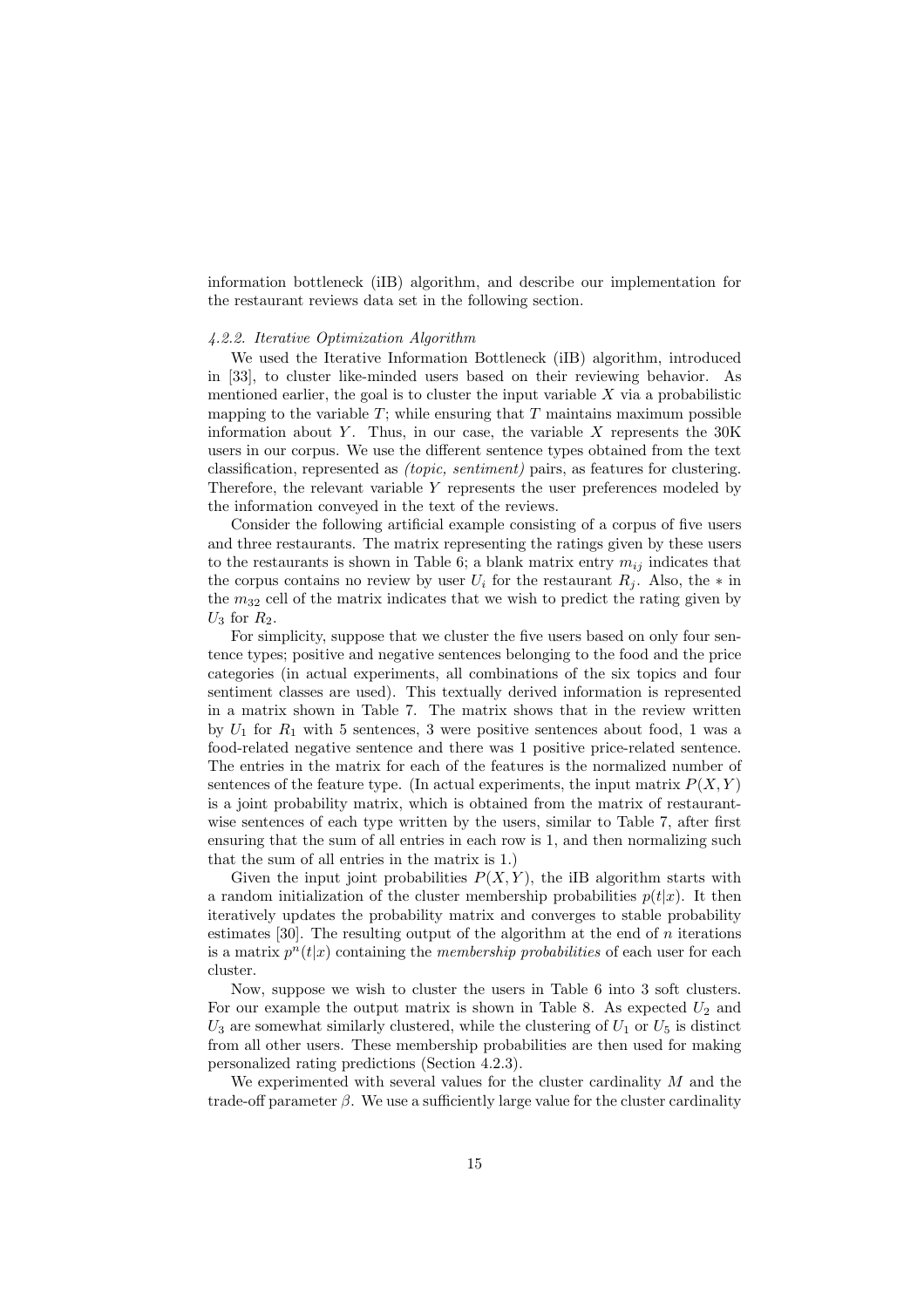$(M = 300)$  and set  $\beta = 20$ . A brief comparison of the effects of parameter selection on prediction accuracy is outlined in Section 4.2.4.

# 4.2.3. Personalized Prediction Strategy

We now describe our novel rating prediction strategy based on a soft clustering of users. The output of the iIB algorithm is a soft clustering of the users  $X$ into T clusters with the probabilities given in  $P^{(n)}(t|x)$ , similar to Table 8. We use these probabilities to find the weights to be associated with the users who have reviewed the restaurant of interest, i.e., the restaurant in the test case. The predicted rating for a test case is the weighted average of the ratings of all other users who have reviewed the restaurant.

The weights model the similarities between users. Users who have similar cluster membership probabilities across all clusters are close neighbors. For each cluster, we first compute the cluster contribution as the weighted average of the ratings of all users who have reviewed the test restaurant. Formally, suppose we want to predict the rating given by the test user  $U_t$  to the test restaurant  $R_t$ . Let  $Pr(U_t, R_t)$  denote this prediction. Assume that n users have reviewed the test restaurant with ratings:  $rating(U_1, R_t), rating(U_2, R_t), ..., rating(U_n, R_t)$ . Also, for each user,  $U_1, U_2, \ldots, U_n$  who has reviewed the test restaurant, let  $U_1(c_i), U_2(c_i), \ldots, U_n(c_i)$  denote the probabilities with which these users belong to a cluster  $c_i$ . Now, the contribution for a cluster  $c_i$  is given by:

$$
Contribution(c_i, R_t) = \frac{\sum_{j=1}^{n} U_j(c_i) * rating(U_j, R_t)}{\sum_{j=1}^{n} U_j(c_i)}
$$
\n
$$
(6)
$$

Furthermore, we have M clusters, say  $c_1, c_2, \ldots, c_m$ . The final prediction for the test review takes into account the cluster membership probabilities of the test user  $U_t(c_i)$  to compute a weighted sum of the individual cluster contributions from Equation 6. Therefore, the final prediction  $Pr(U_t, R_t)$  is given by the following formula:

$$
Pr(U_t, R_t) = \frac{\sum_{i=1}^{m} U_t(c_i) * Contribution(c_i, R_t)}{\sum_{i=1}^{m} U_t(c_i)}
$$
\n
$$
(7)
$$

Consider the example in Section 4.2.2 again. Suppose we want to predict the rating given by  $U_3$  to  $R_2$ . There are two other users  $(U_2 \text{ and } U_4)$ , who have reviewed this restaurant. For each of our three clusters, we find the cluster contribution as the weighted sum of the ratings given by these two users to the test restaurant  $R_2$ . Using Equation 6, and the matrices in Table 6 and Table 8, we have:

$$
Contribution(c_1, R_2) = \frac{\sum_{j=2,4} U_j(c_1) * rating(U_j, R_2)}{\sum_{j=2,4} U_j(c_1)}
$$
  
= 
$$
\frac{0.396 * 5 + 0.576 * 2}{0.396 + 0.576} = 3.222
$$

Similarly, for the other clusters;  $Contribution(c_2, R_2) = 4.793$  and  $Contribution(c_3, R_2) =$ 3.487. The final prediction for User  $U_3$  and Restaurant  $R_2$  is computed using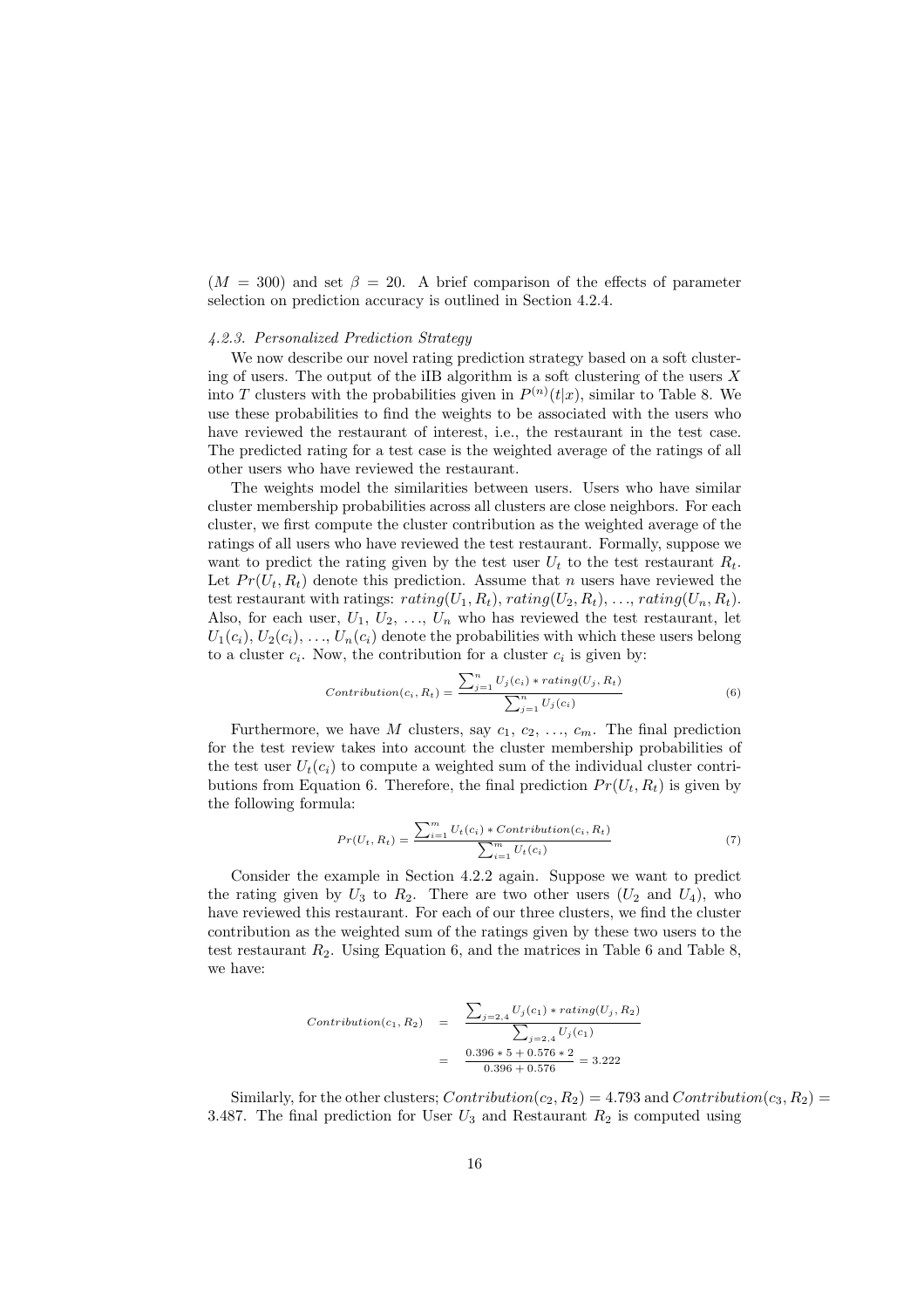Equation 7 and the cluster membership probabilities of the test user  $(U_3)$  from Table 8; given by:

$$
Pr(U_3, R_2) = \frac{\sum_{i=1}^{3} U_3(c_i) * Contribution(c_i, R_2)}{\sum_{i=1}^{3} U_3(c_i)}
$$
  
= 
$$
\frac{0.38 * 3.222 + 0.502 * 4.793 + 0.118 * 3.487}{0.38 + 0.502 + 0.118} = 4.04
$$

This predicted value is compared with the actual rating given by the user, to compute the error in prediction.

# 4.2.4. Parameter Selection

The two input parameters to the iIB algorithm are the cluster cardinality parameter M, and the Lagrange parameter  $\beta$  that determines the trade-off between the compression and the relevance of a clustering. The parameter M needs to be large enough for the data points to be clustered. However, the complexity of the algorithm increases linearly with an increase in the number of clusters. Although, it is possible to run the algorithm offline with periodic updates or to speed up the computation using distributed processing; in our experiments we observed diminishing and unclear improvements in prediction accuracy as the number of clusters increased above  $M = 300$ . Therefore, for the iIB experiments we fix the number of clusters to 300.

The selection of the trade-off parameter  $\beta$  is more interesting as the prediction accuracy clearly differs with different values for this parameter. For low values of  $\beta$ , implying that the primary focus of the clustering is on the compression of the data, all users are clustered similarly. This makes the weighted restaurant average of the iIB algorithm very similar to the baseline restaurant average of Section 3.3. Figure 1 shows the percentage improvement of the accuracy of the iIB method using textual features over the accuracy of the restaurant average prediction of Section 3.3, for different values of  $\beta$ . The figure represents the accuracy for the task of predicting the star ratings for our three experimental test sets (Section 2.3) as  $\beta$  increases from 1 to 30 (with  $M = 300$  clusters). We notice that, initially as  $\beta$  increases, there is a steady improvement in prediction accuracy. However, after  $\beta = 20$  there is an increase in the error. This can be explained by the fact that as  $\beta$  increases to very high values, the compression achieved via clustering become irrelevant. This results in poor grouping of users, in turn causing the error values to increase. The clustering for our techniques is done offline and the actual overhead is transparent to the users. All clustering-based recommendation algorithms require this offline step, and it does not impact the actual recommendation time from a user's perspective. An open research direction is to adapt our algorithm to handle incremental data updates without recomputing the entire clustering; this is left for future work.

#### 4.2.5. Clustering based on Full Textual Features

We first experimented with using the iIB method with only the star-ratings matrix converted to the input joint probability  $P(X, Y)$ . However, as expected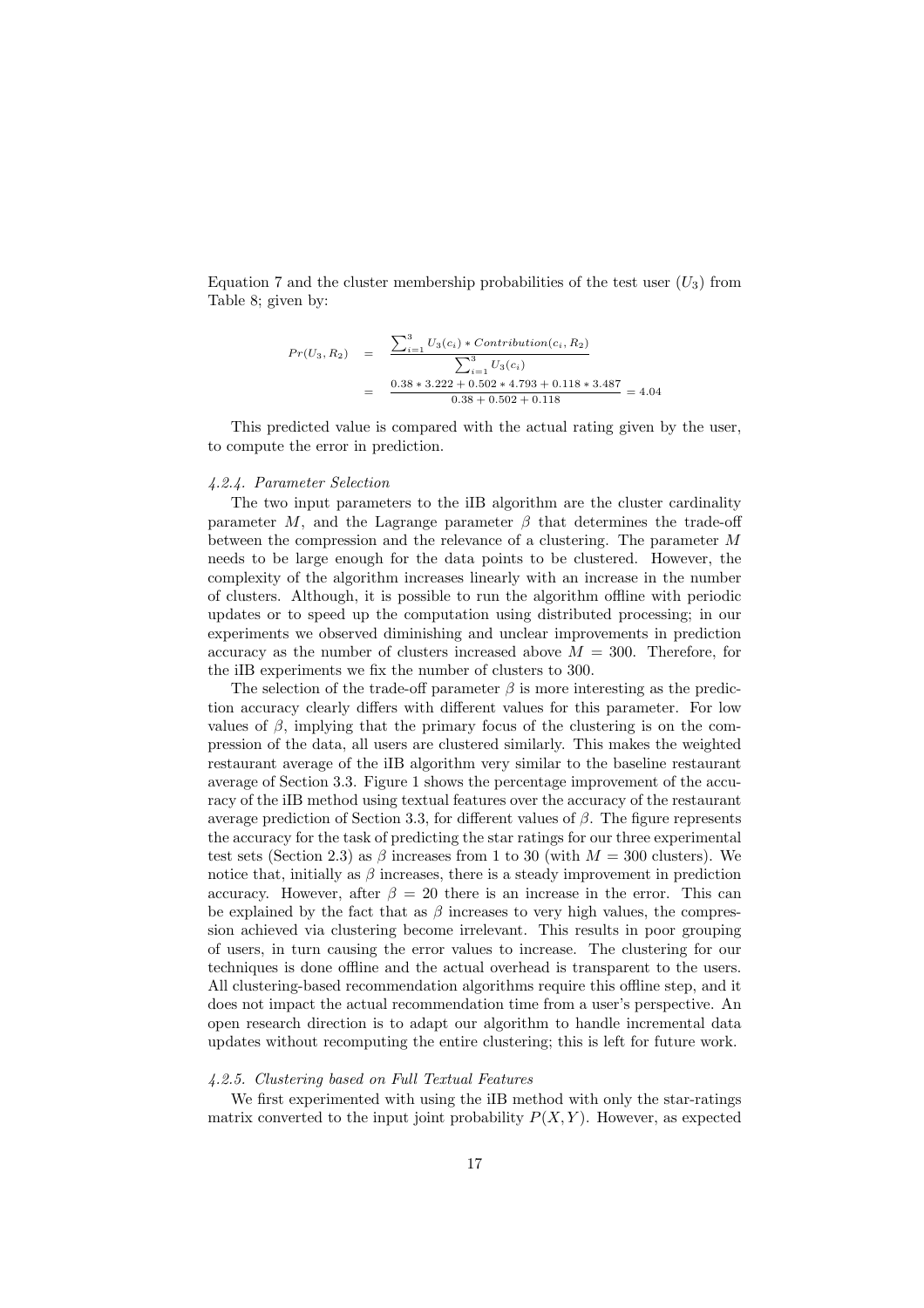

Figure 1: Effect of varying  $\beta$  on prediction accuracy.

the improvements in prediction accuracy over the corresponding results obtained via the rating-based methods (Section 4.1), were marginal. The star ratings lack in conveying all the rich information present in the text of the reviews: a user should not be suggested a restaurant, where the overall rating is reflective of topics in which a user is not interested, as illustrated in Example 1. By using the topics and sentiments present in user reviews, we can derive user groupings that take into account the individual interests of users. Therefore, we use the textual information obtained from our classification for clustering users. This allows us to cluster users not only based on the commonality of the restaurants reviewed, but also on their text reviewing patterns or habits.

For the textual content experiments, the input matrix  $P(X, Y)$  contains features representing the different sentence types in the text of the review, for each of the 5531 restaurants. In this case, our features mirror the reviewing behaviors of the users, represented by the topics of sentences in the review and the sentiments towards these topics. For the experiment in this section, we used the full textual information derived from the reviews. Therefore, for each restaurant in the data set, we have 34 sentence types representing all combinations of the sentence topics and sentiments (sentences can have a combination of a topic and a sentiment, or one of either), resulting in about 190K features.

Table 9 shows the RMSE errors in the predictions for the three test sets when the richer textual information is used as features for the iIB clustering. Note that in all cases, the clustering is done using sentence features, but different ratings (star or text) are used for making predictions. Using textual information for personalized prediction always yields lower error values than the rating-based personalized predictions of Section 4.1.2 (Table 5) and the matrix factorization method of Section 4.1.1 (Table 5). Moreover, in comparison to the restaurant average-based predictions of Section 3.3 (Table 3), the improvements in RMSE values shown in the results presented in Table 9 are statistically significant ( $p-value < 0.05$  using the one-sided Wilcoxon test) for all test sets for the task of predicting unknown star ratings using training data star ratings; for the task of predicting star ratings using training data text ratings, the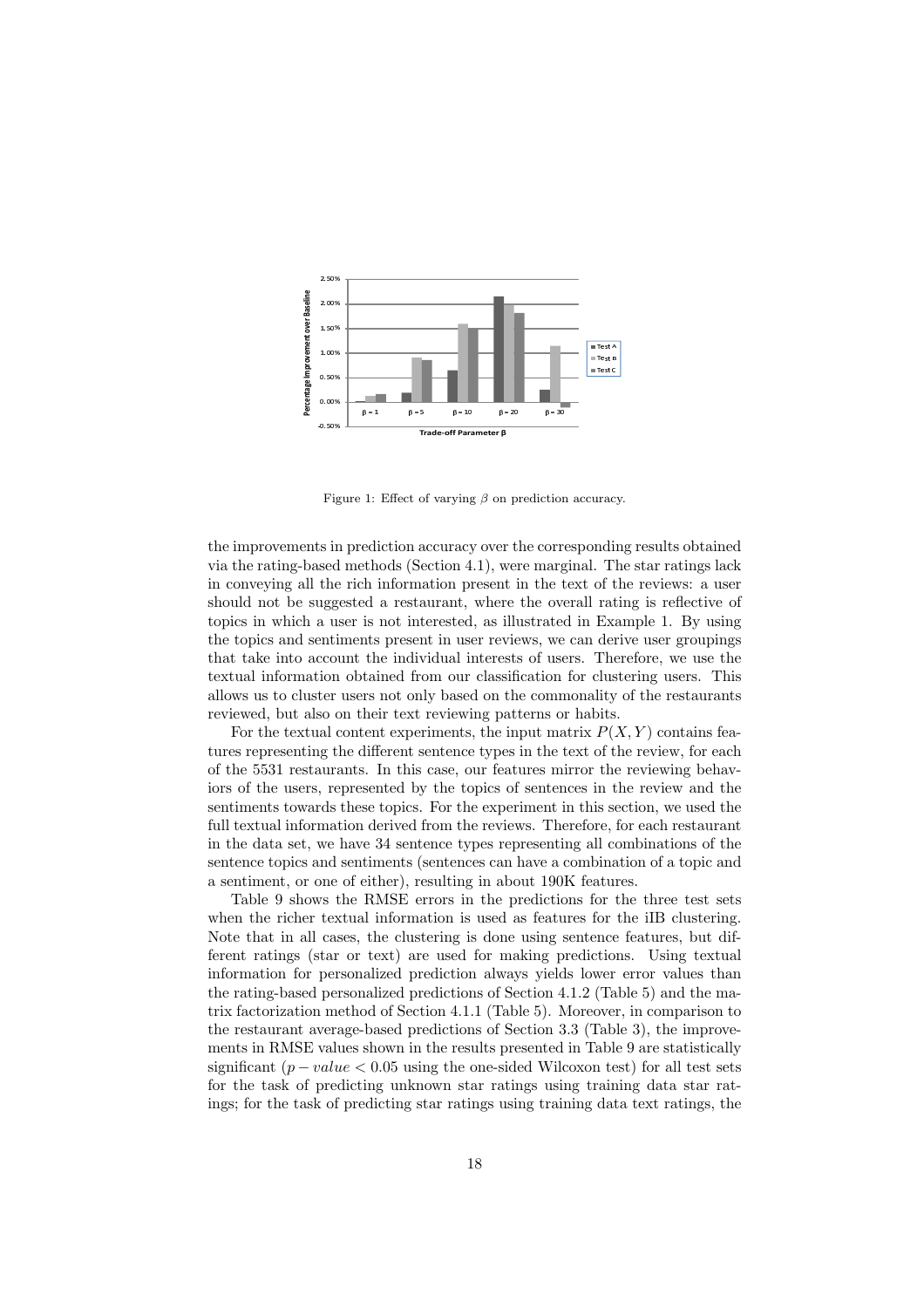|                |                      | TestA | <b>TestB</b> | TestC |
|----------------|----------------------|-------|--------------|-------|
| Predicting     | Using Star rating    | 1.103 | 1.242        | 1.106 |
| Star Rating    | Using Textual rating | 1.113 | 1.211        | 1.046 |
| Predicting     | Using Star rating    | 0.692 | 0.704        | 0.742 |
| Textual rating | Using Textual rating | 0.544 | 0.549        | 0.514 |

Table 9: Prediction RMSE using full textual content for personalized predictions.

improvements in RMSE values shown in the results presented in Table 9 are statistically significant over those of Table 3 for the randomly chosen Test sets A and B.

Comparing the personalized predictions based on using coarse rating information (Section 4.1) and on using the review text content (Table 9) for grouping users, we see that for the traditional recommendation task of predicting unknown star ratings using the training data star ratings, our three test sets A, B and C show a 2.41%, 1.34% and a 1.65% (resp.) improvements when textual information is used.

An important task for a recommendation system is to return the best  $k$ product choices for a user. In [21], the author shows that a small improvement in RMSE (even as low as 1%) has a significant impact on the precision of top- $k$  lists. Achieving improvements in prediction accuracy is a notably hard task. The recent Netflix challenge [4], awarded a prize of 1 million dollars to a team achieving a 10% improvement over the existing algorithm; along with step prizes for each  $1\%$  improvement. This shows that our methods of incorporating review text in a recommendation system have significant benefits for collaborative filtering systems.

In conclusion, the error values in Table 9 show that using the textual information in conjunction with the iIB clustering algorithm improves on the baseline restaurant-average prediction from Table 3. Moreover, for our dataset this method is more adept at making personalized prediction than the KNN-based predictions of Section 4.1.2 and the factorization-based method of Section 4.1.1. Thus, our techniques demonstrate that the largely untapped textual information in user reviews contains very rich and detailed information that can be effectively used in a text-based recommendation system to improve rating predictions.

# 5. Qualitative Prediction of Review Components

An important task in understanding and analyzing user reviews is the ability to make fine-grained predictions on the actual content in the reviews. Several websites like TripAdvisor and Yelp have recognized the need for presenting a summary of sentiment towards different product features. Some web sites such as Citysearch, provide binary yes-no answers to questions pertaining to the Ambience and the Service of each restaurant (Romantic? Prompt Seating? Good for Groups?) as well as a numeric Price level. However, this limited summary information is gathered by asking reviewers several yes-or-no questions, making the task of writing reviews very daunting. In addition, the information presented to users is not personalized to match their tastes.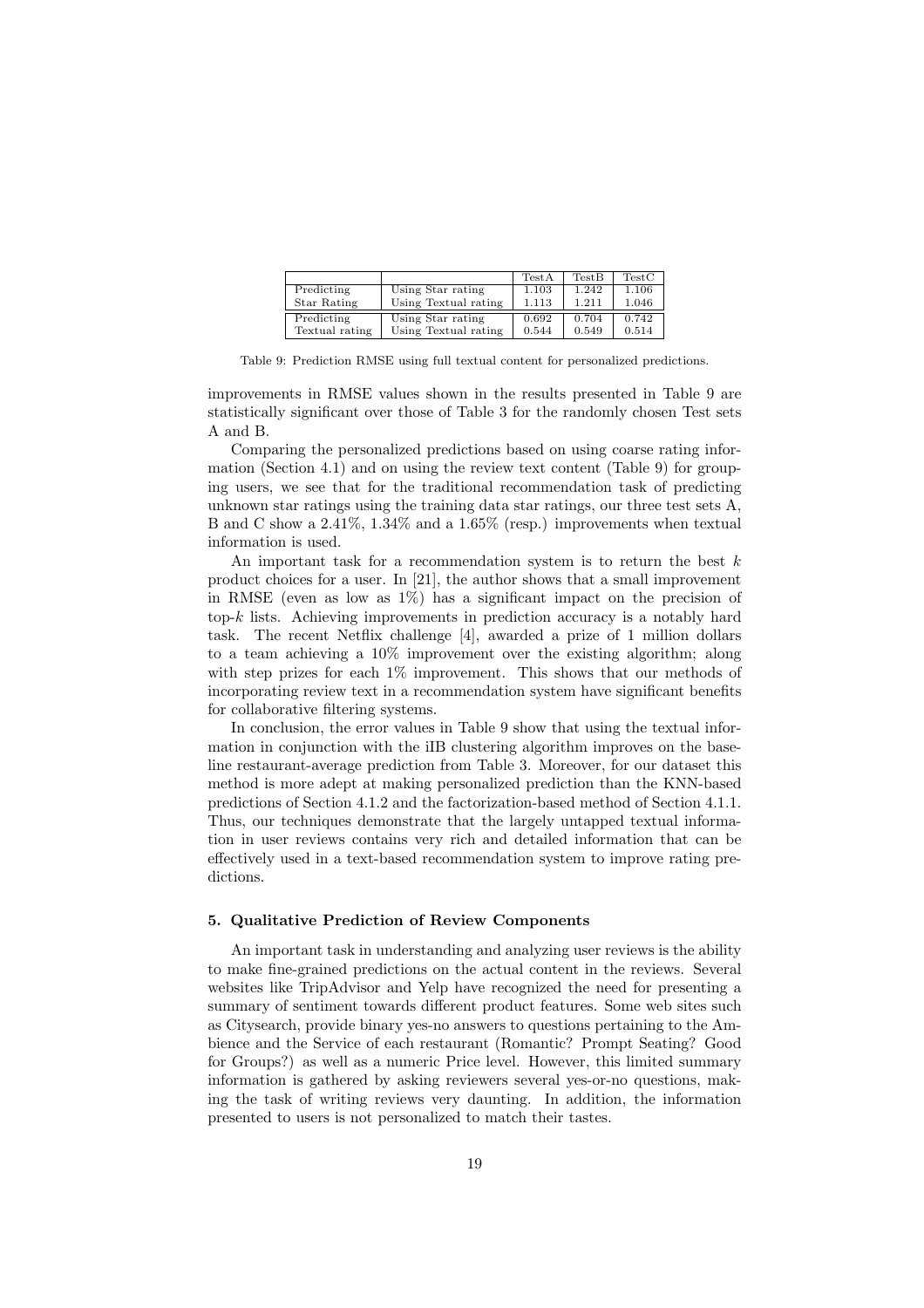In this section, we describe our techniques for making fine-grained predictions of user sentiments towards the different restaurant aspects, derived automatically from the text of the reviews. First, we cluster users based on their opinions about an individual aspect of the restaurant (Section 5.1); such specialized clustering results in neighbors who have the same sentiment towards the particular restaurant aspect. We use the cluster membership probabilities derived from this topic-wise clustering, to predict the importance that a user will assign for each feature and sentiment in his review. We then translate these predictions to binary like/dislike judgments (Section 5.2) towards each restaurant feature and evaluate the prediction accuracy in Section 5.3.

# 5.1. Clustering based on Restaurant Topics

The average and personalized predictions of Sections 3 and Section 4 provide an overall predicted rating for a restaurant that does not differentiate on the various restaurant features. Yet, a user might have different sentiments towards a given restaurant: for instance liking the Food and Price but disliking the Service. To accurately predict the sentiment of the user towards each individual aspect of the restaurant (Food, Service, Price, Ambience, Anecdotes, and Miscellaneous), we cluster users along six dimensions, using the sentences belonging to each of the six restaurant topics separately. For each user we obtain six sets of neighbors, one for each identified topic.

We cluster users using the information bottleneck method described in Section 4.2 with the features belonging to a particular topic. For each restaurant in the data set, we use 5 sentence types features representing all combinations of the sentiments for a particular topic (sentences belonging to a topic can have one of the four sentiments: Positive, Negative, Neutral, or Conflict, or no sentiment), for clustering. The resulting cluster membership probabilities indicate the topic-wise similarity between users; users who have similar sentiment towards the topic across all commonly reviewed restaurants are clustered together. Using the cluster membership probabilities, we now predict the percentage of sentences belonging to each sentence type; not a numeric rating as discussed in Section 4.2. The sentence proportion belonging to a particular (topic, sentiment) pair is the weighted average of the proportion of sentences of that type written in the other reviews of the restaurant. This weighted average is computed using the prediction algorithm described in Section 4.2.3, where the neighbor ratings are replaced by their sentence type proportions. Therefore, we have predictions for the proportion of sentences of each type that a user may write for the restaurant. In the following section, we describe how these predicted sentence proportions are translated into qualitative binary like/dislike predictions.

# 5.2. Topical Sentiment Prediction

We are interested in determining qualitatively whether a user will like (is predicted to have a positive sentiment towards) or dislike (is predicted to have a negative sentiment towards) a particular restaurant aspect. Our data does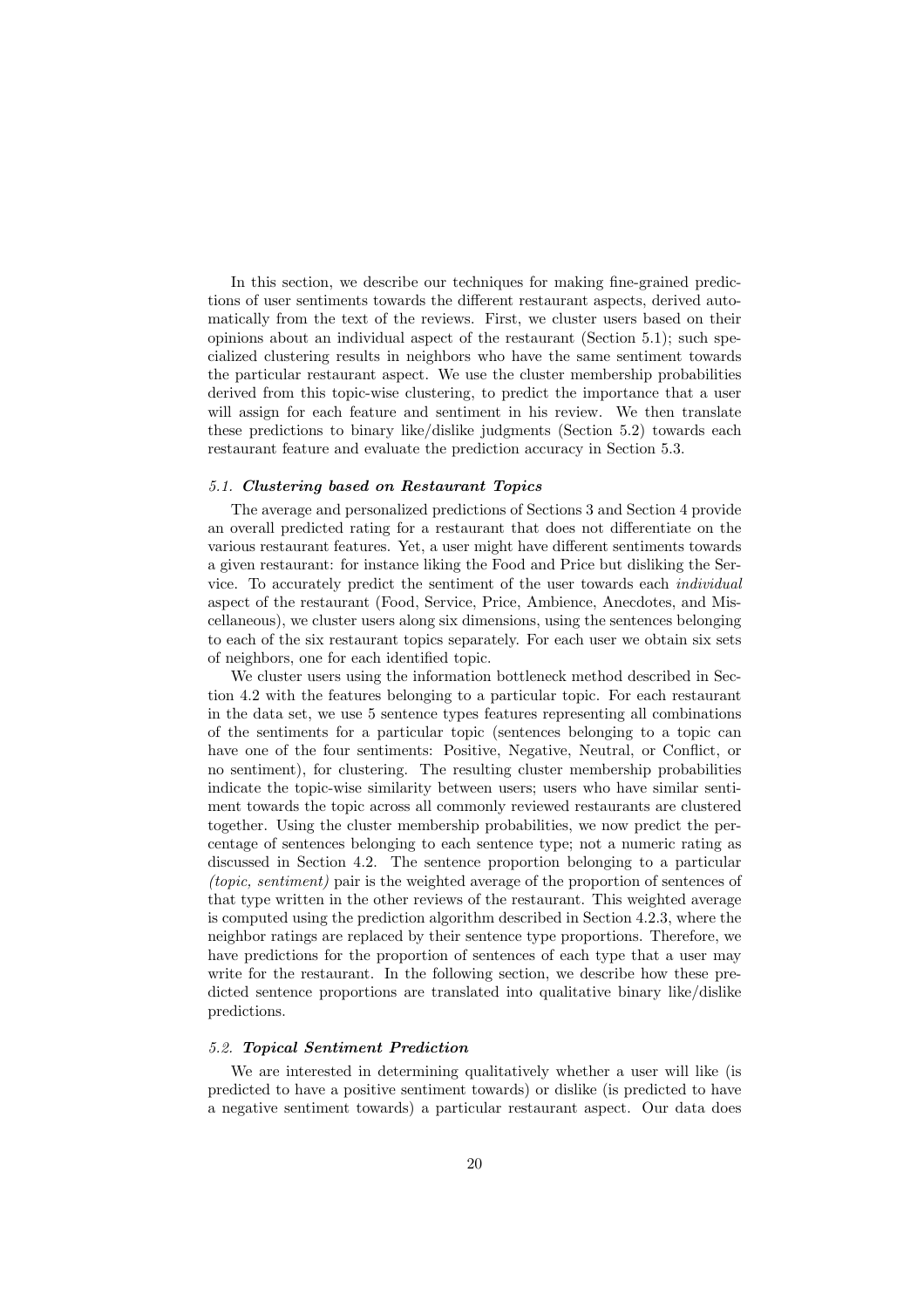

Figure 2: Prediction accuracy for positive ambience reviews with varying threshold values.



Figure 3: Prediction accuracy for negative ambience reviews with varying threshold values.

not contain any ground truth either in the form of binary judgments or ratings for the user sentiment towards the individual restaurant aspects. Therefore, we make sentiment predictions using the predicted proportion of positive and negative sentences belonging to a particular topic (Section 5.2.1). We next learn the optimal parameters for making highly accurate sentiment predictions in Section 5.2.2 and evaluate our predictions accuracy and F1-score.

# 5.2.1. Parameters for Sentiment Prediction

For each restaurant topic, we need to determine two thresholds:  $\theta_{pred}$  and  $\theta_{act}$ . For a topic, if our predicted review composition contains a proportion of positive sentences greater than  $\theta_{pred}$ , we predict that the user will like this restaurant aspect. Similarly, if our prediction contains a proportion of negative sentences greater than or equal to  $(1-\theta_{pred})$ , we predict that the user will dislike the restaurant aspect. Reviews which do not meet either of the conditions above (due to the existence of Neutral and Conflict sentiment sentences) are predicted to be neutral reviews; for such reviews we cannot make polar judgment predictions.

To evaluate our predictions we also need to determine whether the actual review (in the test set) indicates that the user will like or dislike the particular restaurant aspect. Therefore, for each restaurant topic we define a threshold for the actual user judgment:  $\theta_{act}$ . The actual judgment towards a restaurant aspect is considered to be positive if the review contains a proportion of posi-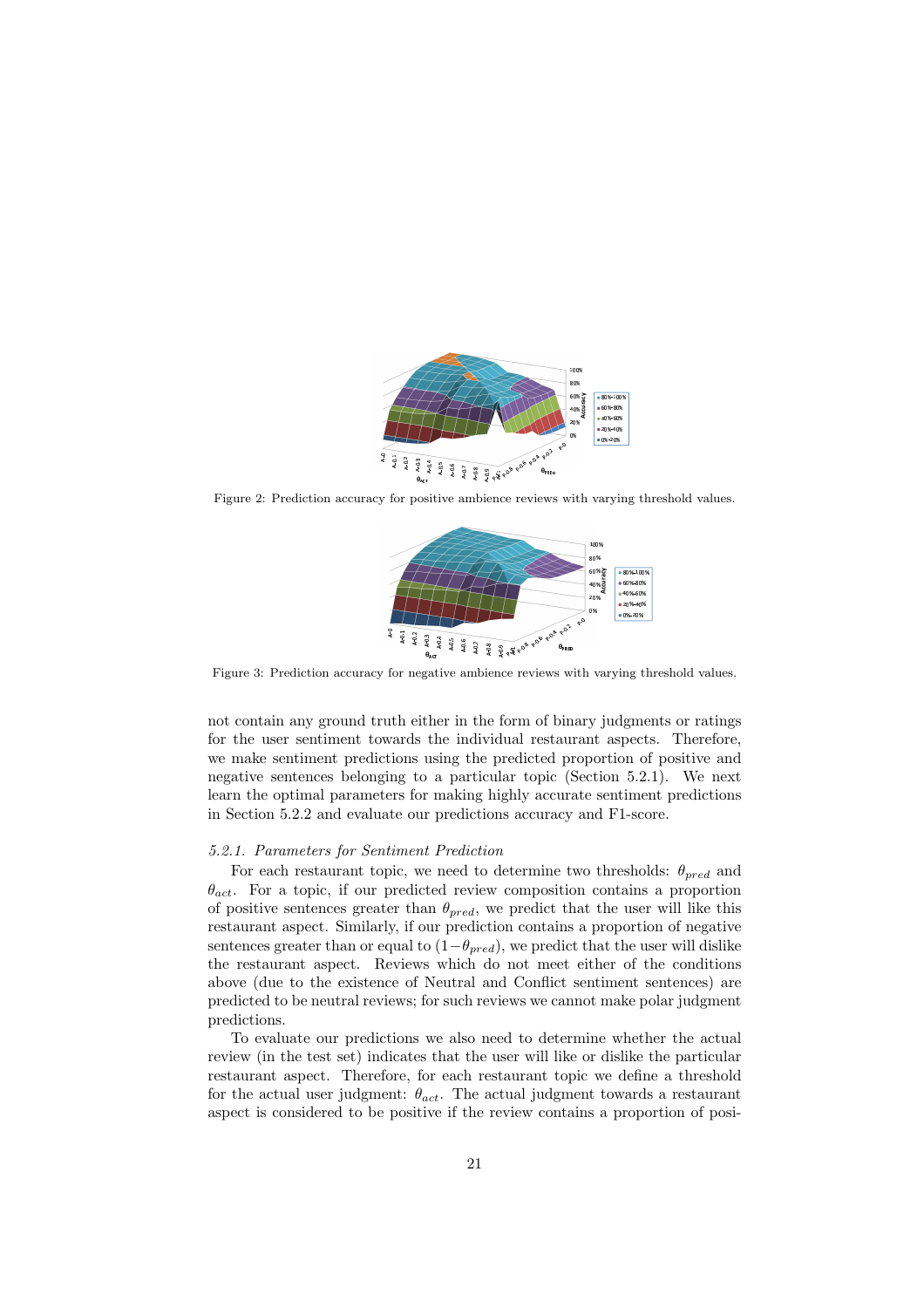|               | $\theta_{act}$ | $\theta_{pred}$ | $\overline{\text{Combined}}$ | Positive | Negative |
|---------------|----------------|-----------------|------------------------------|----------|----------|
|               |                |                 | Accuracy                     | F1       | F1       |
| Food          | 0.5            | 0.5             | 73%                          | 0.85     | 0.19     |
| Price         | 0.5            | 0.5             | 76%                          | 0.86     | 0.49     |
| Service       | 0.5            | 0.5             | 61%                          | 0.76     | 0.22     |
| Ambience      | 0.5            | 0.5             | 76%                          | 0.86     | 0.49     |
| Anecdotes     | 0.5            | 0.5             | 65%                          | 0.78     | 0.36     |
| Miscellaneous | 0.5            | 0.5             | 63%                          | 0.77     | 0.25     |

Table 10: Evaluating sentiment predictions with  $(\theta_{act} = 0.5, \theta_{pred} = 0.5)$ .

tive sentences greater than  $\theta_{act}$ , if the review contains a proportion of negative sentences greater than or equal to  $(1 - \theta_{act})$  the review is considered to be negative, else the review is considered to be actually neutral towards the particular restaurant aspect.

### 5.2.2. Learning from the Data

We created topic-wise development sets of 215 reviews for each restaurant topic, to empirically determine the threshold values for each topic. Using the training sets, we predicted the review composition for each review set aside in the development sets. We use accuracy as the metric for evaluating our predictions. Accuracy measures the proportion of correctly predicted reviews (true positives and true negatives) to the total number of predictions.

For each restaurant topic, we varied both the actual and predicted parameters. Figure 2 shows the accuracy for predicting whether a user will like the ambience in a restaurant. We see that at  $(\theta_{act} = 0, \theta_{pred} = 0)$ , we predict all reviews to be positive about the ambience and trivially achieve an accuracy of 100%. Fixing  $\theta_{act} = 0$ , as we increase the prediction threshold  $\theta_{pred}$ , we predict fewer reviews to be positive on the ambience and the accuracy gradually decreases (true positives decrease and false negatives increase). Similarly fixing  $\theta_{pred} = 0$ , as we increase the actual threshold  $\theta_{act}$  the accuracy decreases as true negatives decrease and false positives increase. Interestingly, we get a high prediction accuracy of 95% when we set  $(\theta_{act} = 0.8, \theta_{pred} = 0.8)$ . This implies that even though we are quite selective in assuming that the review is a positive ambience related review, our prediction methods are able to capture the sentiment with a very high accuracy.

For predicting whether a user will dislike the ambience in a restaurant, the accuracy at varying thresholds is shown in Figure 3. Again, we achieve a good accuracy (93%) when we set ( $\theta_{act} = 0.8, \theta_{pred} = 0.8$ ), as described above. The threshold values set at 0.8 indicate that for a review to be deemed positive on ambience it needs to have more than 80% positive ambience related sentences; whereas if the negative sentences occur only 20% times, the review is deemed negative. This is consistent with our observations of the sentiment distribution [13]. We have similar trends with varying thresholds for the other 5 restaurant topics, and omit the accuracy plots due to space limitations.

We next evaluate the review sentiment prediction using combined accuracy and F1 scores. The combined accuracy is computed as the proportion of all correct predictions (positive, negative or neutral) to the total number of reviews. Unlike the separate assessment of positive and negative accuracy in the plots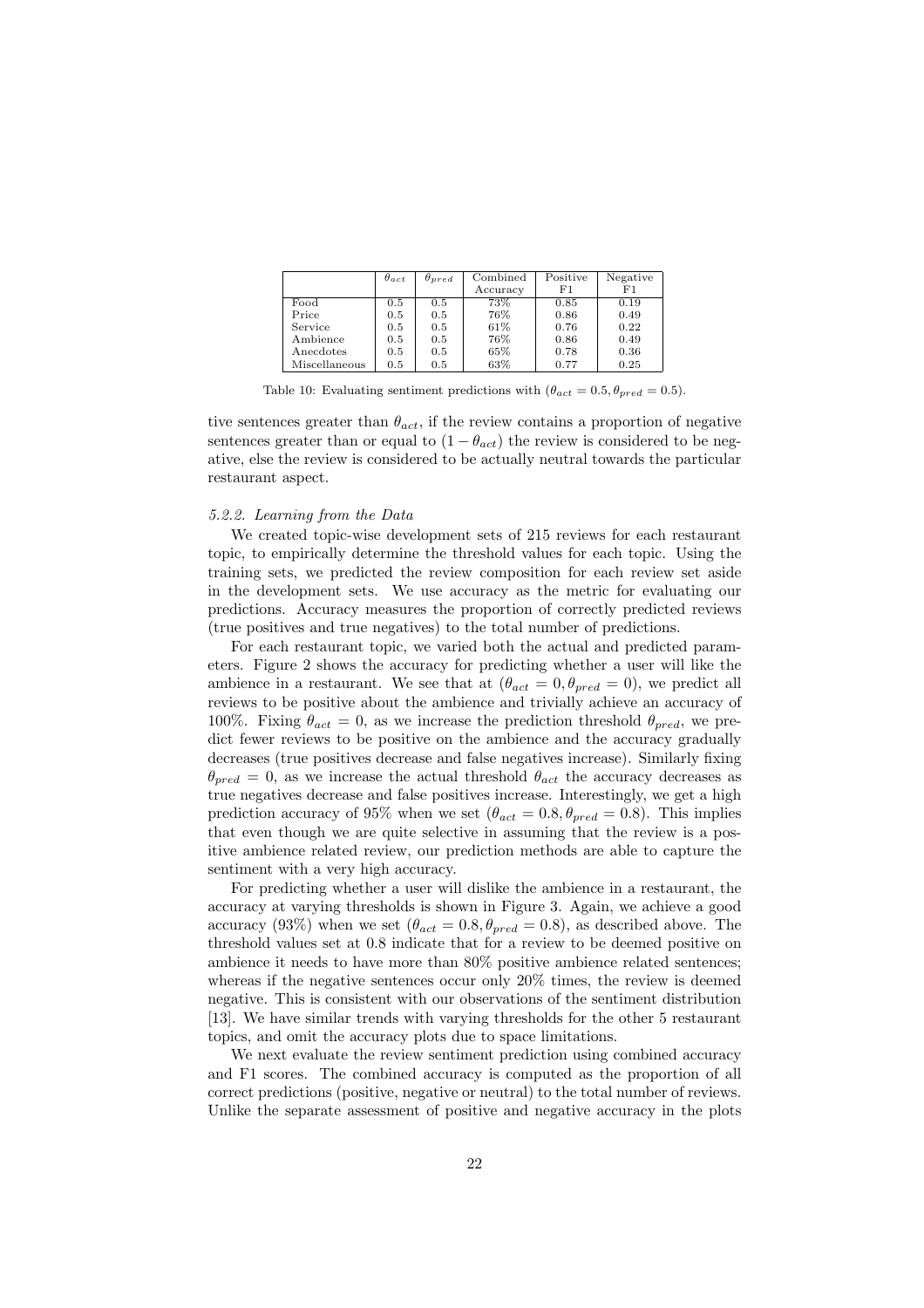|               | $\theta_{act}$ | $\theta_{pred}$ | Combined | Positive | Negative |
|---------------|----------------|-----------------|----------|----------|----------|
|               |                |                 | Accuracy | F1       | F1       |
| Food          | 0.8            | 0.8             | 78%      | 0.87     | 0.80     |
| Price         | 0.7            | 0.7             | 86%      | 0.91     | 0.92     |
| Service       | 0.7            | 0.7             | 70%      | 0.80     | 0.72     |
| Ambience      | 0.8            | 0.8             | 85%      | 0.89     | 0.87     |
| Anecdotes     | 0.6            | 0.6             | 69%      | 0.81     | 0.58     |
| Miscellaneous | 0.8            | 0.8             | 67%      | 0.81     | 0.63     |

Table 11: Evaluating sentiment predictions with threshold parameters learned from the text.

above, the combined accuracy is more strict as it does not benefit much from many true negatives. We set the thresholds as  $(\theta_{act} = 0.5, \theta_{pred} = 0.5)$ , and show the prediction accuracies in Table 10. We achieve a good combined accuracy (>73%) for only the Food, Price and Ambience categories. We also include the F1-scores for predicting the positive and negative sentiments. Our results show that we achieve high F1-scores ( $>76\%$ ) for making positive sentiment predictions for all topics, but very low F1-scores for negative predictions.

Fixing the threshold parameters to  $(\theta_{act} = 0.5, \theta_{pred} = 0.5)$  is not representative for our corpus. Due to the skew towards positive sentiment in our corpus, for a review to be considered positive on a topic the threshold parameters should be higher than 0.5. Table 11 shows the accuracy and F1 scores when the threshold parameters mirror the distribution of positive and negative sentiment towards each topic in our data. A threshold value of 0.8 for the Food category indicates that the positive food related sentences and negative food related sentences have a 80-20 distribution in our classified data. As seen in Table 11, learning the threshold values from the text itself, results in a high combined accuracy (>70%) for the main categories of Food, Price, Service and Ambience. Anecdotes and Miscellaneous topics yield lower accuracy values. However, qualitative judgment predictions for these topics do not add much to the user experience. Note that with threshold values learned from the sentiment distribution, we achieve very high F1 scores for both the positive and the negative sentiments, unlike the results in Table 10. A high F1 score for the negative sentiment indicates that our techniques are proficient in detecting the negative judgement in the reviews with high precision and recall; a task that is notably hard due to the lack of sufficient negative examples. Therefore, we set the threshold parameters for the different topics to the values in Table 11.

In the following section we discuss an example system that utilizes our textbased rating prediction from Section 4.2, as well as the qualitative binary predictions.

# 5.3. Example Interface and Evaluation

Our methods allow us to make rating predictions which indicate the general user assessment of the restaurant, as well as fine-grained qualitative predictions about user sentiment towards individual restaurant features. The key point is that these predictions are made automatically by deriving useful information from the textual content in reviews.

Figure 4 shows an example interface for a system built using our techniques. As shown, a user can search for a restaurant and we provide text-based pre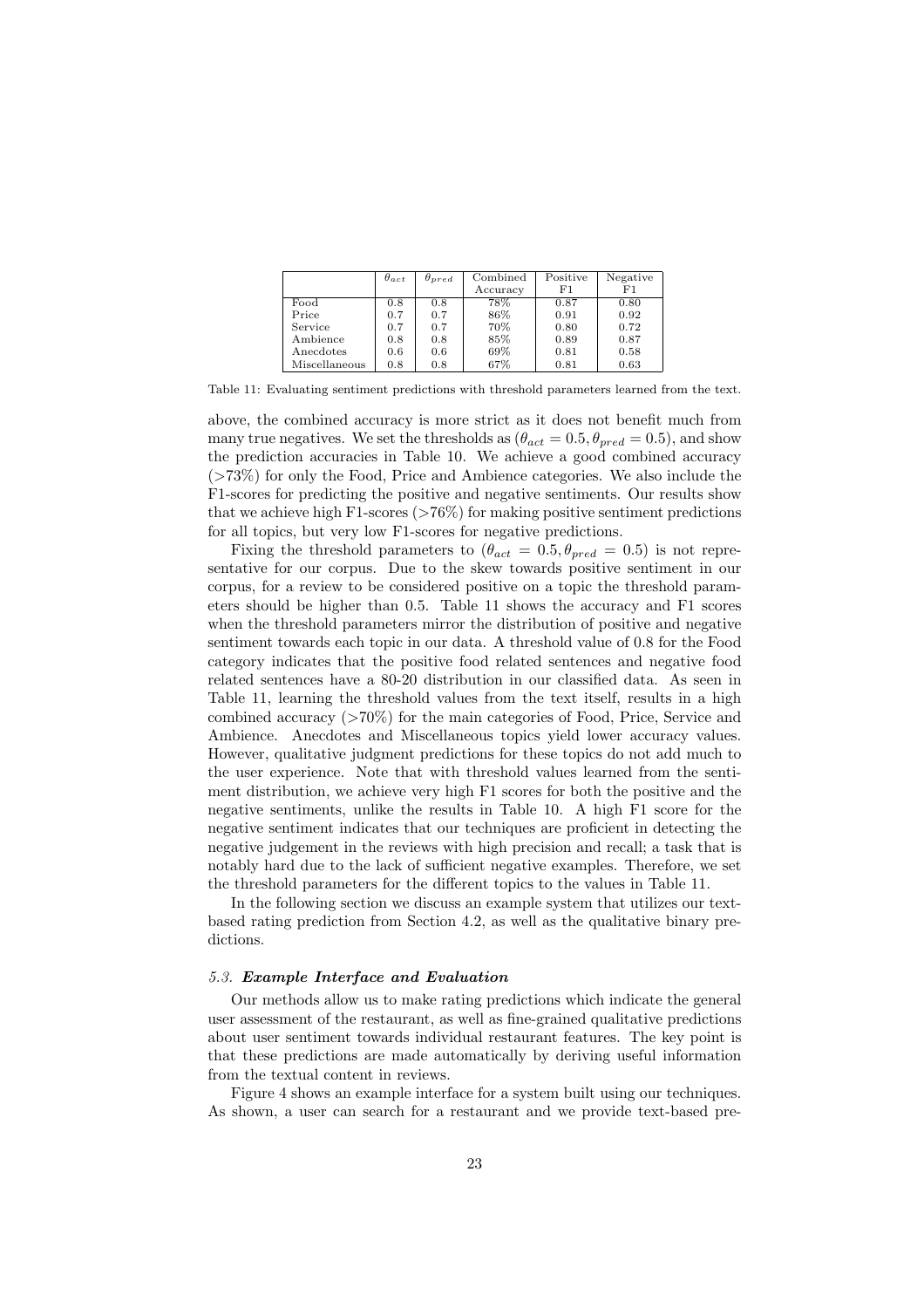dictions. To evaluate the quantitative rating predictions and the qualitative judgment predictions of such a system, we set aside a new joint-predictions test set containing 30 reviews, and where each user has reviewed at least five restaurants. For the new test set our text-based methods from Section 4.2.5 (text for clustering, as well as textual ratings for predictions) result in a RMSE value of 1.043. For the same 30 test reviews a star rating-based neighborhood model (Section 4.1.2) results in a RMSE error of 1.210. Hence, our text-based techniques show a 13.8% improvement over the star rating-based system. In addition, for this new test set we provide sentiment prediction for the individual restaurant features, using the threshold parameters shown in Table 11. The sentiment predictions have a combined accuracy of 81.8%; indicating that our techniques are proficient in capturing the information present in the review text to make fine-grained personalized predictions.

Our interface also offers an alternate way to accessing the information present in the textual reviews, by providing example sentences belonging to the different (topic,sentiment) types. Therefore, a user no longer has to browse through the large amount of unstructured text in the reviews, but can browse a few sentences for each topic and sentiment that reflect the characteristics of the restaurant. Our future work includes choosing the best sentences to be displayed to the user based on length, number of nouns and adjectives, frequently repeating phrases, and other indicators.

Our novel qualitative predictions of individual features is a promising direction to follow to understand and analyze user reviews in detail.

# 6. Related Work

Online reviews are a useful resource for tapping into the vibe of the customers. Accessing and searching text reviews, however, is often frustrating when users only have a vague idea of the product or its features and they need a recommendation. The design of a good recommender system has been the focus of many previous work; a good survey of the work done in this area and the comparison of several techniques is found in [15] and [5]. Recently, the Netflix challenge [4] has brought a lot of attention to collaborative filtering and recommendation systems. The Netflix data as well as the data typically used in other projects on recommendation systems like the pioneer GroupLens project [27], consists of highly structured metadata, often only the rating given by a user to a product. In contrast, our work considers the textual content of reviews to make predictions.

Identifying both topical and sentiment information in the text of a review is an open research question. Review processing has focused on identifying sentiments, product features [9] or a combination of both [16, 1, 34]. An alternate approach to identifying textual features and sentiments expressed towards them is to use unsupervised classification which has the advantage of not requiring a human-annotated set for training classifiers. In [6], the authors present a unsupervised text classification technique for the Citysearch restaurant reviews data set used in this paper.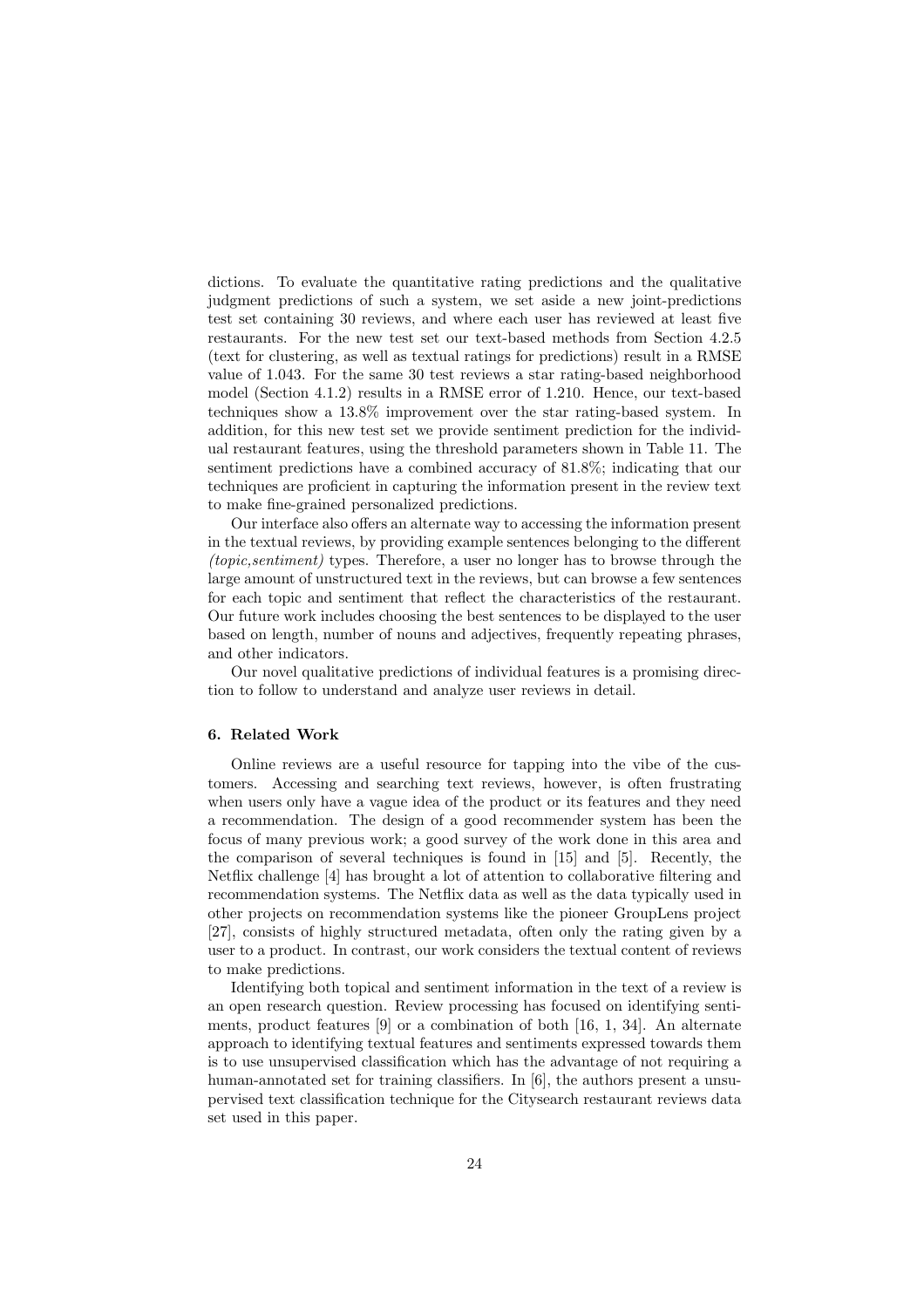

Figure 4: Example search interface with rating predictions and fine-grained sentiment predictions.

Studies like [16] focus on identifying individual product features and sentiments. However, unlike our work these studies do not use the extracted opinions and features for collaborative filtering. Most of the work in sentiment analysis operates at the review level. Our processing unit is a sentence, so that a review is modeled as a fine-grained combination of topics and sentiments.

With the advent of online user generated content, social networks and online shopping, recommendation systems have seen a surge in popularity. The recent work by Wang and Blei [35], uses matrix factorization for making predictions for previously rated items as well as items that have never been rated (cold start). Similar to our work, the authors use topic modeling to capture user preferences. In [11], the authors enhance a matrix factorization-based recommendation system by mapping user or item attributes to the latent factors to make predictions for new users or new items. In [22], the winners of the popular Netflix Challenge demonstrate the effectiveness of matrix factorization techniques in making accurate recommendations, and claim that latent factor models often outperform neighborhood based models. However, our results in Section 4.1.1 show that matrix factorization does not reduce prediction errors for our sparse dataset. In fact, several recent studies like [17] demonstrate the effectiveness of an ensemble or a blend of several individual techniques, and show that ensemble-based methods outperform any single algorithm. Our soft clustering-based models can be used effectively in such ensembles, and wish to explore this in the future.

The recent work by Leung, Chan and Chung [19] incorporates review text analysis in a collaborative filtering system. While the authors identify features, they unfortunately do not describe their methods and do not summarize all their features or roles. Additionally, the evaluation of their recommendation is done by predicting a 2-point or a 3-point rating. We predict ratings at a fine-grained 5-point rating scale, commonly used in popular online reviewing systems.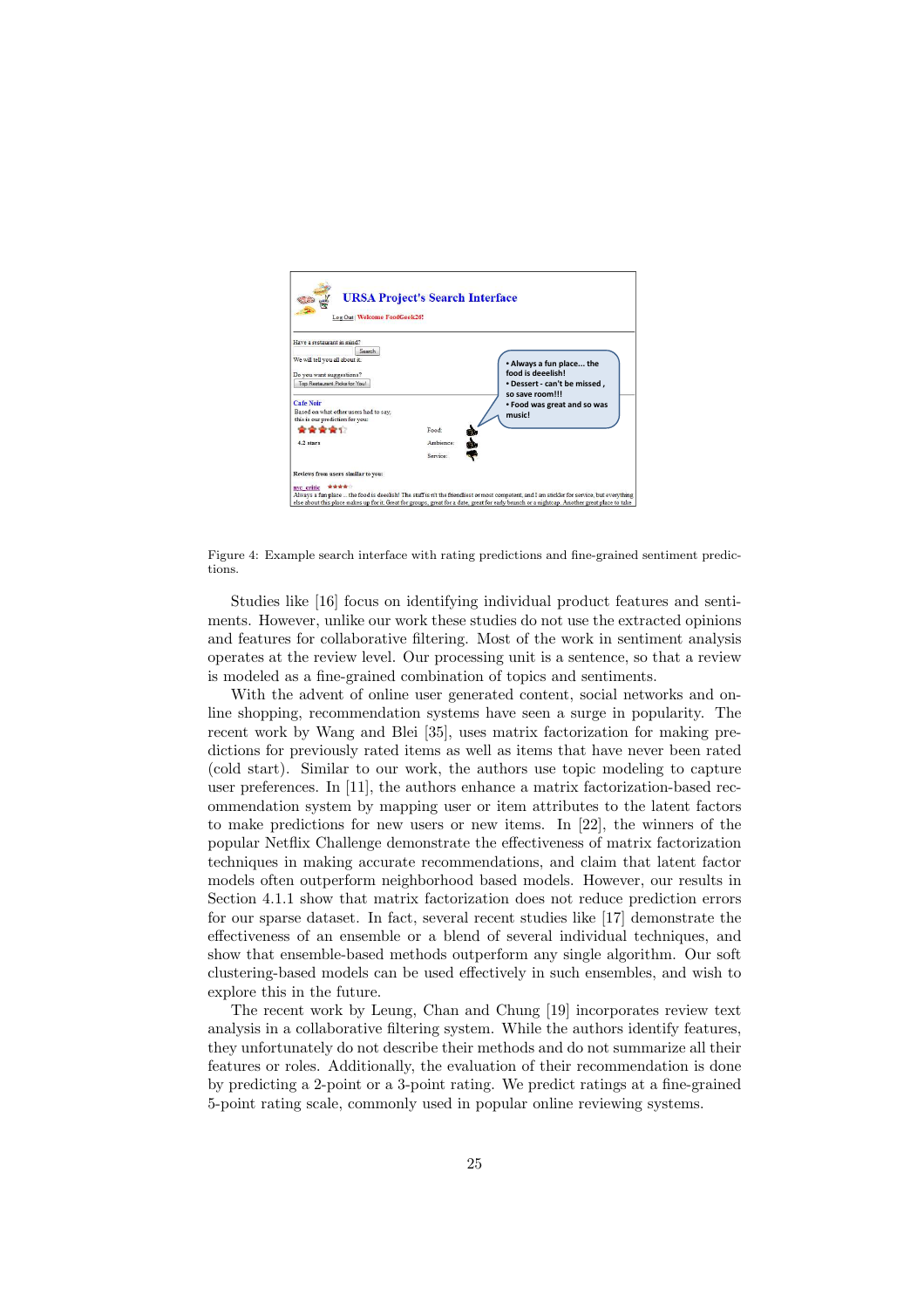The approach in [25] identifies aspects or topics by clustering phrases in textual comments, and identifies user sentiment towards these aspects. However, their techniques often result in finding noisy aspects. In addition, the aspect clustering precision and recall (0.59, 0.64) for their experiments is lower than the average topic classification precision and recall (0.70, 0.64) for our sentence topical classification (Table 1). The study in [25] makes a aspect rating prediction and combines these ratings to make a prediction on the overall rating in the review. However, the predictions do not utilize the ratings of similar users to the product, therefore ignoring the social impact of other users on the user assessment of a product. Our soft clustering method groups users according to their similarities of reviewing behavior, and hence captures the underlying inter-dependencies between user ratings.

#### 7. Conclusions and Future Work

In this paper, we presented the user reviews classification and analysis effort performed as part of our URSA project. Our main contribution is the assessment of the impact of text-derived information in a recommendation system. We show that both topic and sentiment information at the sentence level are useful information to leverage in a review. In addition, we use soft clustering techniques to group like-minded users for personalized recommendations, using the detailed textual structure and sentiment of reviews. Our techniques make better ratings predictions using the textual data, and moreover, we make finegrained predictions of user sentiment towards individual restaurant features.

We are investigating additional refinements to our text-based recommendations, including better text classification strategies and utilizing temporal factors and other available metadata to guide our analysis. In addition, we are interested in the impact of text classification on search over reviews and are implementing tools that allow users to search reviews using topic and sentiment information. Lastly, similar to the study in [7] we are interested in evaluating the performance of our techniques in generating top-k restaurant recommendation lists.

We make our data available at http://spidr-ursa.rutgers.edu/datasets and our code for making personalized predictions using the Information Bottleneck method at http://spidr-ursa.rutgers.edu/code.

# Acknowledgment

This work was partially supported by a Google Research Award and NSF grant IIS-0844935.

# References

[1] N. Archak, A. Ghose, and P. G. Ipeirotis. Show me the money!: deriving the pricing power of product features by mining consumer reviews. In SIGKDD, 2007.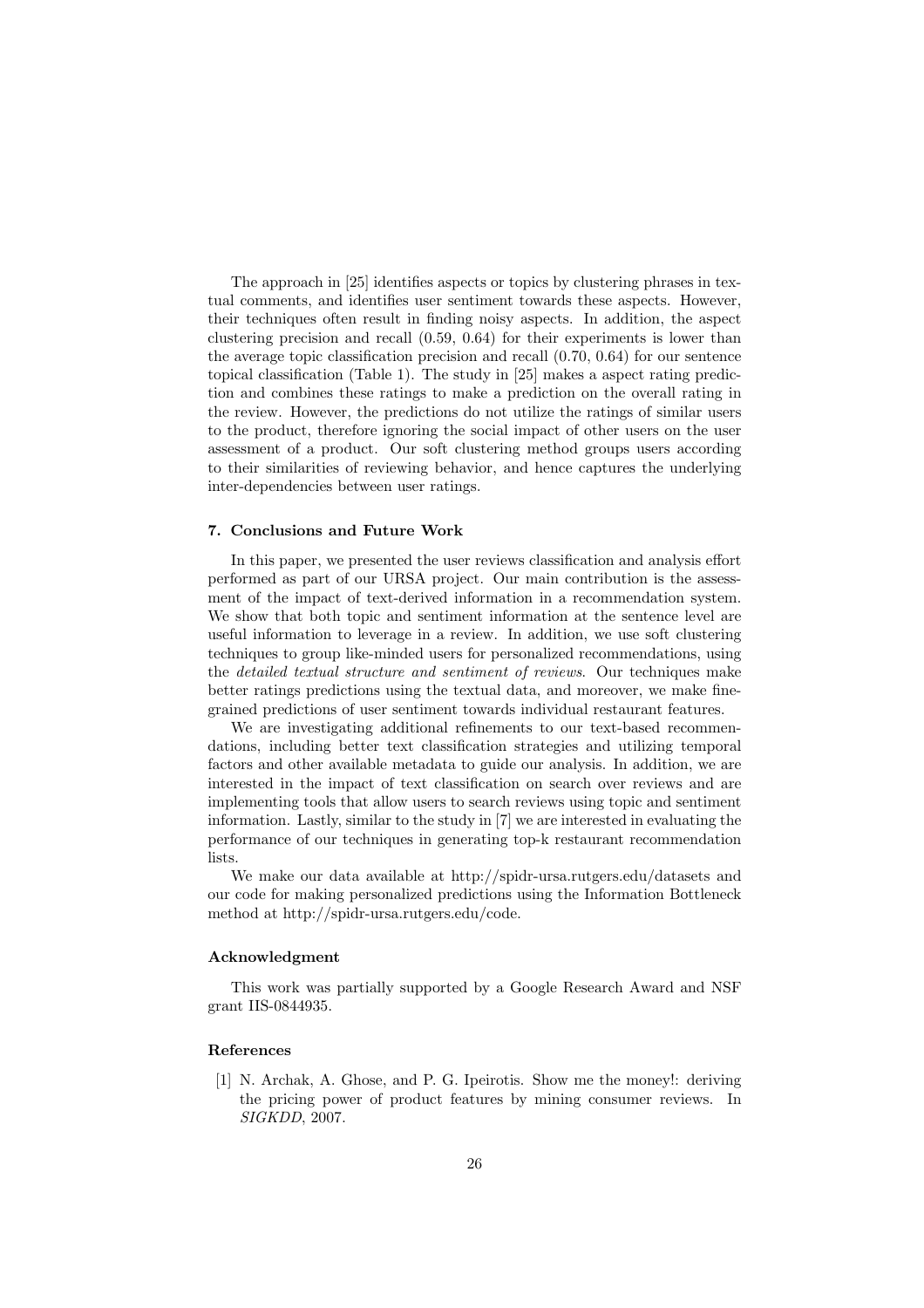- [2] R. M. Bell and Y. Koren. Lessons from the netflix prize challenge. SIGKDD Explorations Newsletter, pages 75–79, December 2007.
- [3] R. M. Bell and Y. Koren. Scalable collaborative filtering with jointly derived neighborhood interpolation weights. In IEEE International Conference on Data Mining, 2007.
- [4] J. Bennett and S. Lanning. The netflix prize. In KDD Cup and Workshop, 2007.
- [5] J. S. Breese, D. Heckerman, and C. Kadie. Empirical analysis of predictive algorithms for collaborative filtering. In Conference on Uncertainty of Artificial Intelligence, pages 43–52, 1998.
- [6] S. Brody and N. Elhadad. An unsupervised aspect-sentiment model for online reviews. In HLT-NAACL Conference of the North American Chapter of the Association for Computational Linguistics, 2010.
- [7] P. Cremonesi, Y. Koren, and R. Turrin. Performance of recommender algorithms on top-n recommendation tasks. In Proceedings of the fourth ACM conference on Recommender systems, pages 39–46, 2010.
- [8] B. T. Dai, N. Koudas, B. C. Ooi, D. Srivastava, and S. Venkatasubramanian. Rapid identification of column heterogeneity. IEEE International Conference on Data Mining, pages 159–170, 2006.
- [9] K. Dave. Mining the peanut gallery: Opinion extraction and semantic classification of product reviews. In WWW, pages 519–528, 2003.
- [10] M. Futschik and B. Carlisle. Noise-robust soft clustering of gene expression time-course data. In Journal of Bioinformatics and Computational Biology, 2005.
- [11] Z. Gantner, L. Drumond, C. Freudenthaler, S. Rendle, and L. Schmidt-Thie. Learning attribute-to-feature mappings for cold-start recommendations. ICDM '10, pages 176–185, 2010.
- [12] G. Ganu, N. Elhadad, and A. Marian. Beyond the stars: Improving rating predictions using review text content. In WebDB, 2009.
- [13] G. Ganu, A. Marian, and N. Elhadad. URSA User Review Structure Analysis: Understanding Online Reviewing Trends, 2010. DCS Technical Report No. 668.
- [14] J. Goldberger, H. Greenspan, and S. Gordon. Unsupervised image clustering using the information bottleneck method. In DAGM Symposium on Pattern Recognition, 2002.
- [15] J. L. Herlocker, J. A. Konstan, L. G. Terveen, and J. T. Riedl. Evaluating collaborative filtering recommender systems. ACM Transactions on Information Systems, pages 5–53, 2004.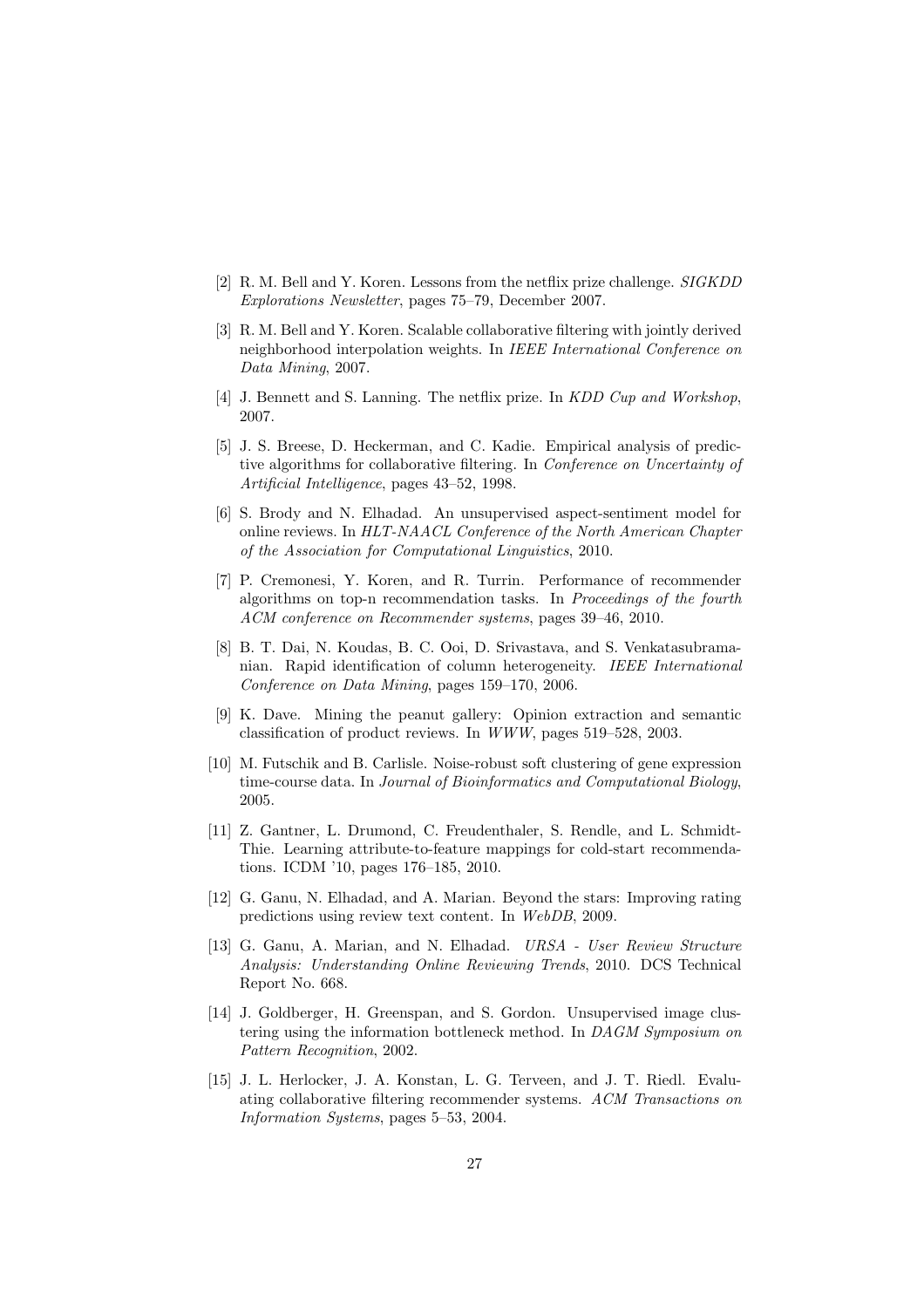- [16] M. Hu and B. Liu. Mining and summarizing customer reviews. In SIGKDD, pages 168–177, 2004.
- [17] M. Jahrer, A. Töscher, and R. Legenstein. Combining predictions for accurate recommender systems. In SIGKDD, pages 693–702, 2010.
- [18] T. Joachims. A support vector method for multivariate performance measures. In International Conference on Machine Learning, 2005.
- [19] C. W. ki Leung, S. C. fai Chan, and F. lai Chung. Integrating collaborative filtering and sentiment analysis: A rating inference approach. In ECAI-Workshop on Recommender Systems, pages 62–66, 2006.
- [20] R. Kohavi. A study of cross-validation and bootstrap for accuracy estimation and model selection. In International Joint Conferences on Artificial Intelligence, 1995.
- [21] Y. Koren. Factorization meets the neighborhood: a multifaceted collaborative filtering model. In SIGKDD, pages 426–434, 2008.
- [22] Y. Koren, R. Bell, and C. Volinsky. Matrix factorization techniques for recommender systems. Computer, 42:30–37, August 2009.
- [23] K.-I. Lin and R. Kondadadi. A similarity-based soft clustering algorithm for documents. In DASFAA: International Conference on Database Systems for Advanced Applications, pages 40–47, 2001.
- [24] G. Linden, B. Smith, and J. York. Amazon.com recommendations: Itemto-item collaborative filtering. IEEE Internet Computing, pages 76–80, 2003.
- [25] Y. Lu, C. Zhai, and N. Sundaresan. Rated aspect summarization of short comments. In WWW, 2009.
- [26] W. Mendenhall and T. L. Sincich. A Second Course in Statistics: Regression Analysis (6th Edition). Prentice Hall.
- [27] P. Resnick, N. Iacovou, M. Suchak, P. Bergstrom, and J. Riedl. Grouplens: An open architecture for collaborative filtering of netnews. In ACM Conference on Computer Supported Cooperative Work, pages 175–186, 1994.
- [28] J. L. Rodgers and W. A. Nicewander. Thirteen ways to look at the correlation coefficient. The American Statistician, pages 59–66, 1988.
- [29] S. Siegel and J. N. John Castellan. Nonparametric Statistics for the Behavioral Sciences, Second Edition. McGraw-Hill, 1988.
- [30] N. Slonim. The Information Bottleneck: Theory and Applications. PhD thesis, Hebrew University, 2002.